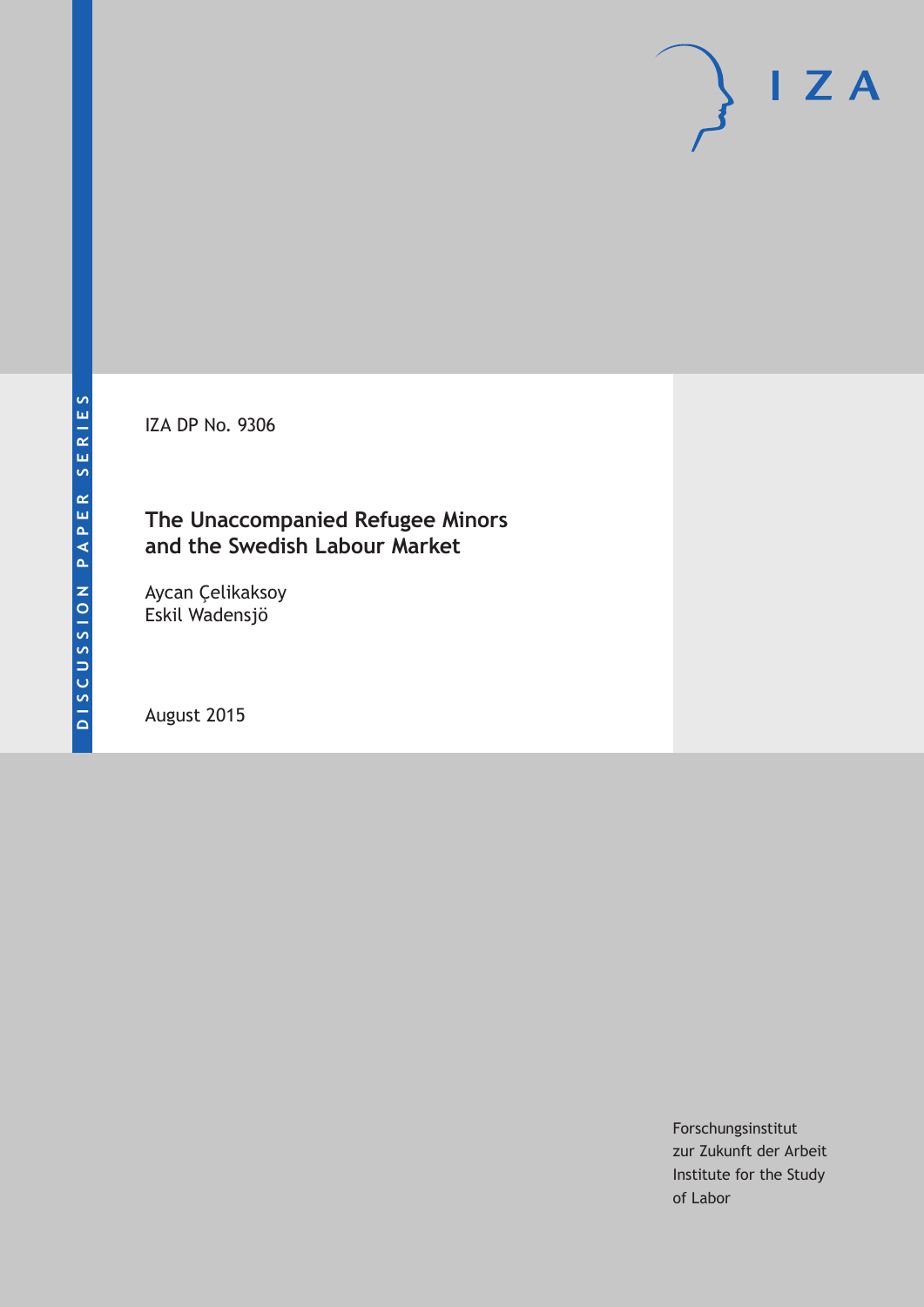# **The Unaccompanied Refugee Minors and the Swedish Labour Market**

### **Aycan Çelikaksoy**

*SOFI and SULCIS, Stockholm University* 

### **Eskil Wadensjö**

*SOFI and SULCIS, Stockholm University and IZA* 

Discussion Paper No. 9306 August 2015

IZA

P.O. Box 7240 53072 Bonn **Germany** 

Phone: +49-228-3894-0 Fax: +49-228-3894-180 E-mail: iza@iza.org

Any opinions expressed here are those of the author(s) and not those of IZA. Research published in this series may include views on policy, but the institute itself takes no institutional policy positions. The IZA research network is committed to the IZA Guiding Principles of Research Integrity.

The Institute for the Study of Labor (IZA) in Bonn is a local and virtual international research center and a place of communication between science, politics and business. IZA is an independent nonprofit organization supported by Deutsche Post Foundation. The center is associated with the University of Bonn and offers a stimulating research environment through its international network, workshops and conferences, data service, project support, research visits and doctoral program. IZA engages in (i) original and internationally competitive research in all fields of labor economics, (ii) development of policy concepts, and (iii) dissemination of research results and concepts to the interested public.

IZA Discussion Papers often represent preliminary work and are circulated to encourage discussion. Citation of such a paper should account for its provisional character. A revised version may be available directly from the author.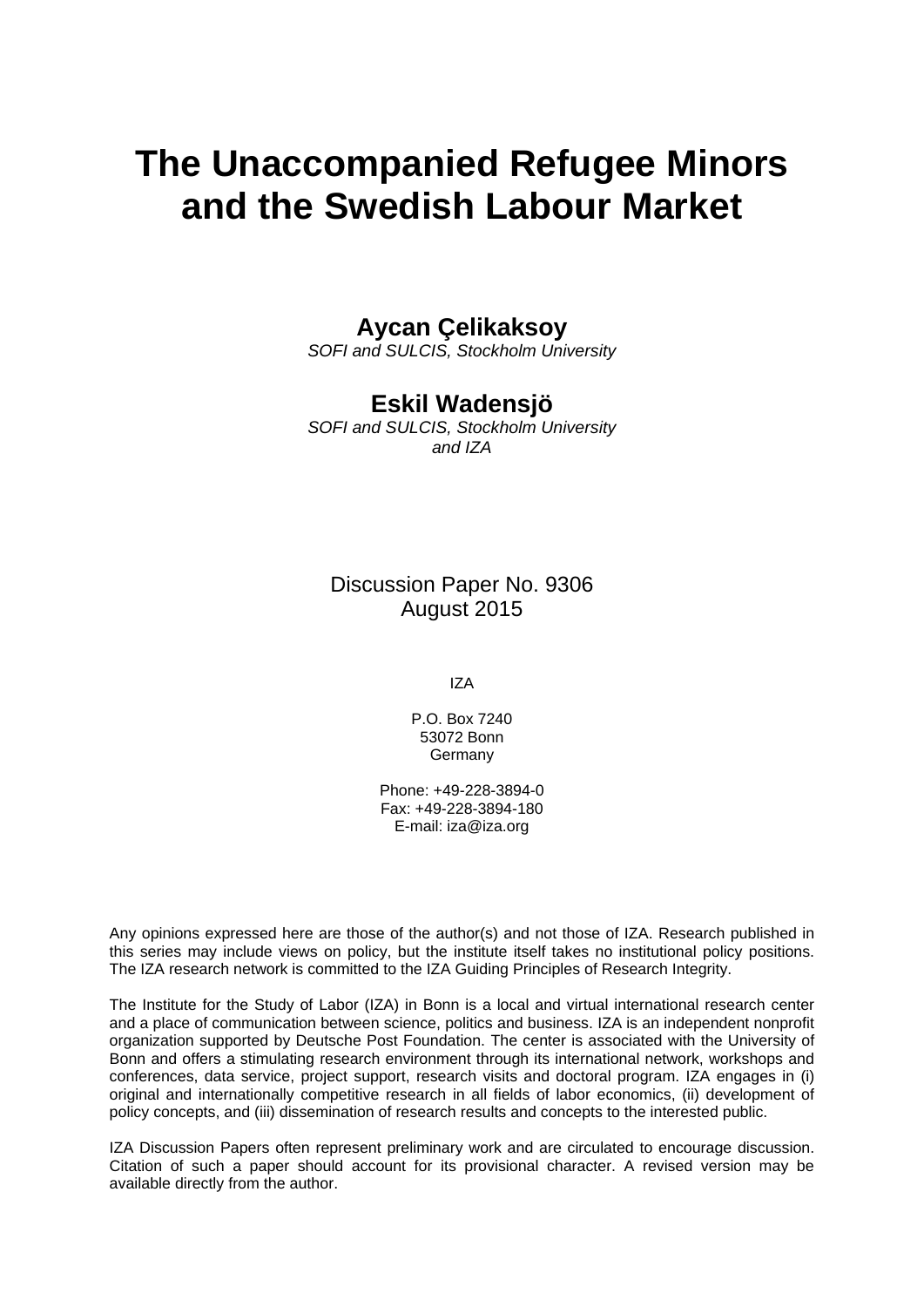IZA Discussion Paper No. 9306 August 2015

## **ABSTRACT**

### **The Unaccompanied Refugee Minors and the Swedish Labour Market\***

More unaccompanied refugee children arrive to and get a residence permit in Sweden than in any other country in Europe. The number of children who arrives is increasing fast. The Swedish experiences are therefore of great interest also for other countries. In this paper we study the labour market situation in terms of employment and income for those who have arrived as unaccompanied minors and have been registered in Sweden. We compare them with those who also arrived as minors from the same countries but who have arrived together with their parents. After controlling for demographic and migration related variables we find that young adults who arrived as unaccompanied refugee children are more likely to be employed than those children who arrived accompanied from the same countries. Another result is that labour market participation is much lower for females than for males. We also compare the labour market situation of these children with that for those who were born in Sweden and are of the same age.

JEL Classification: J13, J15, J21, J31

Keywords: unaccompanied minors, refugee children, migration, employment, income

Corresponding author:

 $\overline{\phantom{a}}$ 

Eskil Wadensjö Swedish Institute for Social Research University of Stockholm SE-106 91 Stockholm Sweden E-mail: Eskil.Wadensjo@sofi.su.se

<sup>\*</sup> We are grateful for the many valuable comments we have received during presentations at Aarhus University, EMN in Helsinki, the 17<sup>th</sup> Annual Conference on European Integration in Mölle, SUITS at Stockholm University, Statistics Sweden, at a conference organised by SULCIS at Stockholm University and from Christer Gerdes.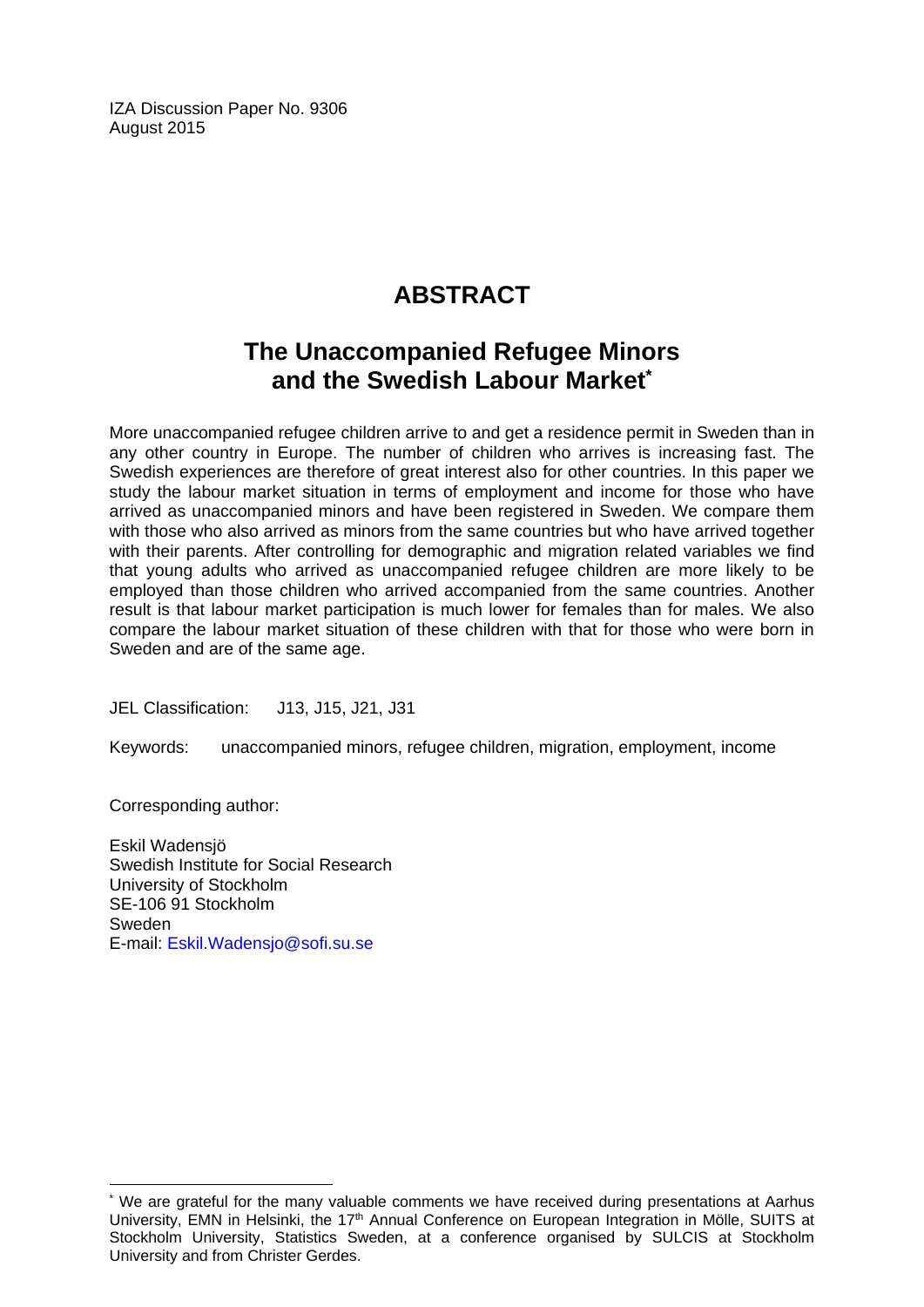#### **Introduction**

Children under the age of 18 who are outside their country of origin and came to Sweden unaccompanied by a parent or other legal guardian are defined as unaccompanied minors. Unaccompanied refugee minors come to Sweden in greater numbers than to other countries in Europe, and the number coming to Sweden greatly increases every year (Eurostat, 2015; EC, 2012; Migrationsverket, 2015). In previous reports from this project, which is funded by the European Refugee Fund, we provided an overview of the extent, composition, and outcome of this migration.<sup>1</sup> One of many relevant issues to explore in connection with this migration is how well the unaccompanied minors succeed in establishing themselves on the labour market as they grow older. That is the focus of this paper. The study covers unaccompanied minors who arrived between 2003 and 2012. Thus, for some of them, we have information covering a ten-year period.<sup>2</sup>

In this paper we will carry out a more detailed analysis in this area than we did in the previous papers; for example, we will investigate how the unaccompanied minors are doing compared to other minors from the same countries who arrived accompanied by a parent or other legal guardian. In addition, we will make comparisons with individuals of the same age who were born in Sweden to Swedish-born parents. In forthcoming papers we will develop the study of the unaccompanied minors' conditions in Sweden in other areas, such as education, housing, and health.

<sup>1</sup> See Çelikaksoy and Wadensjö (2015a, 2015b, 2015c).

 $<sup>2</sup>$  A previous study based on panel data is Hessle (2009). That study includes far fewer minors (68), but contains</sup> very detailed and relevant information based on interviews with the minors.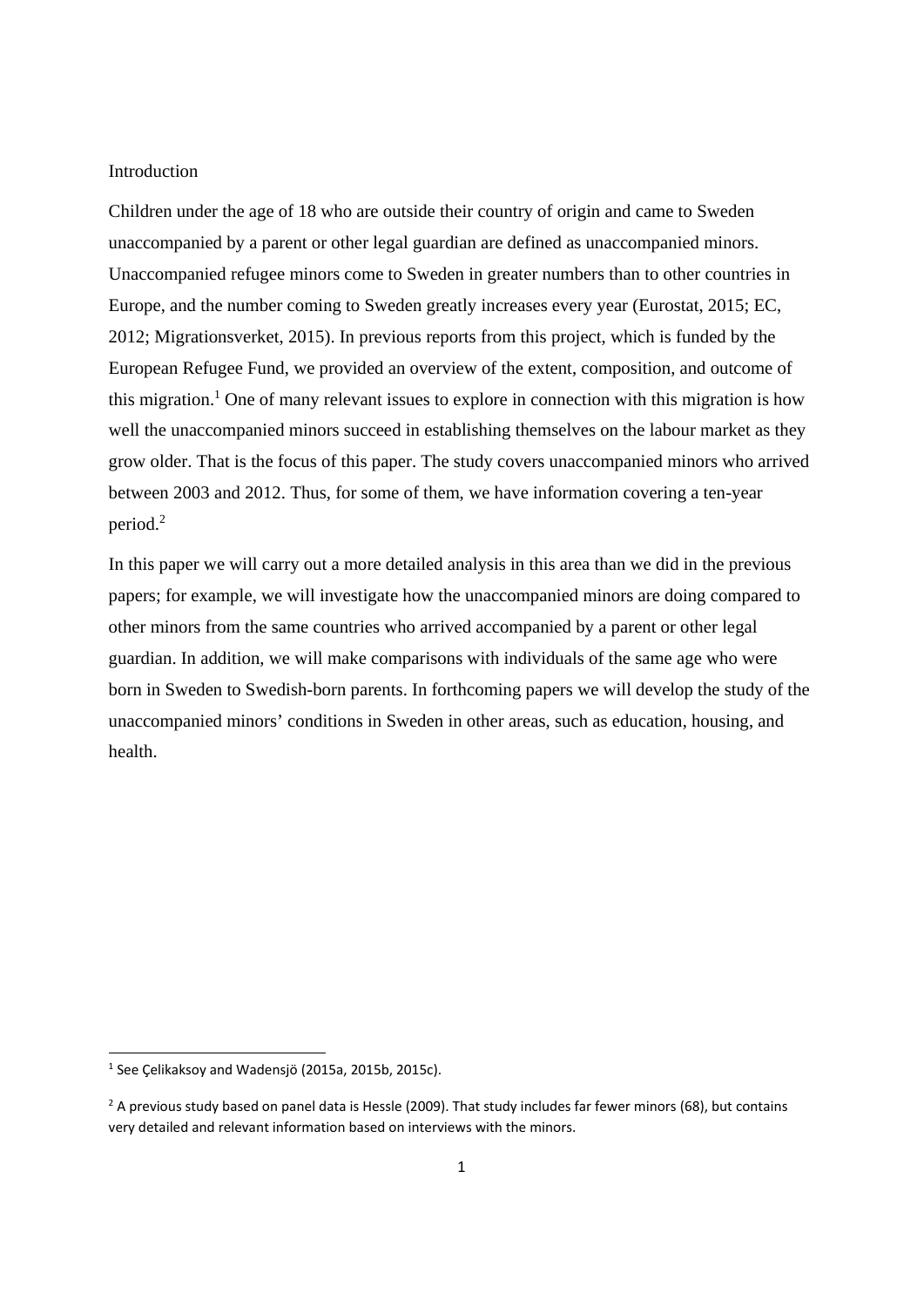#### 1. Finding work

First, we will recap and slightly develop some of the main results from the previous reports with respect to the unaccompanied minors' entry into working life.

An important part of integration is to find a job and be integrated into the Swedish labour market. The difficulties for refugees to establish themselves in the labour market have been documented in numerous studies (e.g. Aldén and Hammarstedt, 2014; Ager and Strang, 2008). Access to the labour market is very important for unaccompanied minors, not least because they do not have the support of their parents when they grow up. Social workers try to facilitate the establishment in the labour market through their networks and internships (Hessle, 2009; UNHCR, 2014; Eide, 2000). Table 1 shows how big a proportion of those aged 16 and over are employed. The numbers are presented for one-year groups. We can see that very few of the teenagers have a job; most of them are students. Many more among those aged 21 and over are employed, and the proportion increases with age when we compare different age groups with each other. This age group includes quite a few students, as well (see our first report). Here it is important to remember that the individuals included in the study have been in Sweden for different periods of time and that the observations are taken from different calendar years (2003–2012).

We can see that there are major differences between men and women. In each age group, there is a much higher proportion of employed men than employed women. This difference is much greater than what we find among their Swedish-born counterparts. It is important to examine this pattern more closely. One explanation might be that this difference reflects differences in women and men's participation in the labour market in their home countries. See Neuman (2015).

The table also presents the corresponding numbers for individuals from the same countries who did not come as unaccompanied minors, as well as for individuals of the same age who were born in Sweden to Swedish-born parents. Out of the individuals who came from the same countries, but not as unaccompanied minors, we have included those who were entered into the population register before or during the year they turned 19 years old. Our reason for choosing 19 instead of 17 or 18 is that it takes time for an asylum application to be processed, and we wanted our groups to be as comparable as possible. If we did not have an age restriction at all with reference to their age during the year of registration, the results would include many individuals who arrived as young adults and thus probably did not go to school in Sweden.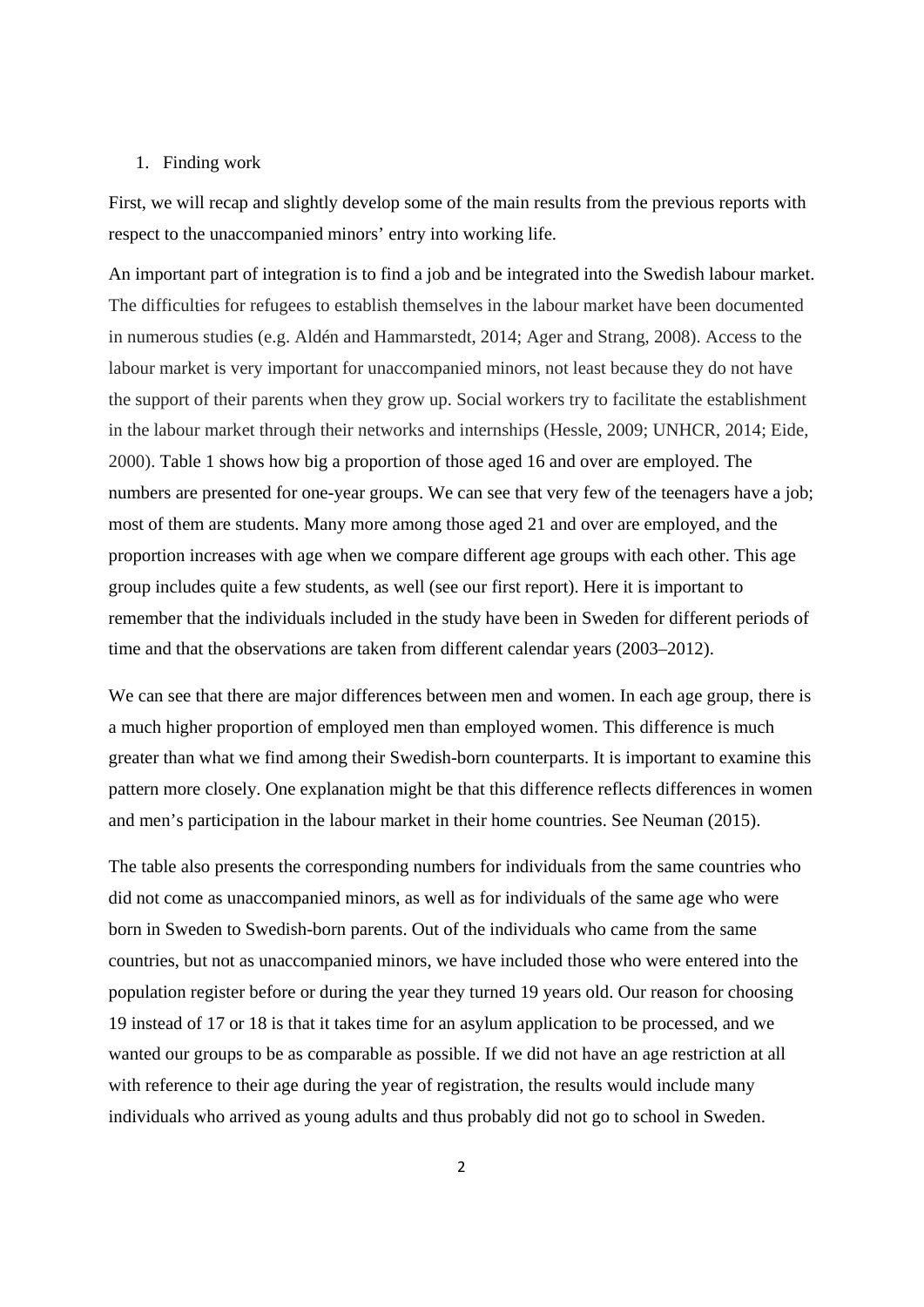Those who came as unaccompanied minors were generally much older when they arrived, often 16 or 17 years old, compared to those who came with their parents from the same countries. The latter group of minors have thus been in Sweden longer, have generally undergone several years of education in Sweden, and have had more long-term contact with Swedish society. In the continued analysis, we will take into account differences in the length of stay in Sweden.

The countries and groups of countries we have included in this paper (unaccompanied minors and a comparison group from the same countries) are Afghanistan, Iraq, Iran, Other Middle Eastern countries, Other Asian countries, Somalia, Syria, Eritrea, Morocco, Algeria, Ethiopia, Gambia, Uganda, Other North African countries, Other African countries, Albania, Turkey, and Other European countries (non-EU/EEA countries).

| Age | Unaccompanied  |          |                       | Came from the same | Born in Sweden to Swedish- |                |
|-----|----------------|----------|-----------------------|--------------------|----------------------------|----------------|
|     |                | minors   | countries, but not as |                    | born parents               |                |
|     |                |          | unaccompanied         |                    |                            |                |
|     |                |          |                       | minors             |                            |                |
|     | Women          | Men      | Women                 | Men                | Women                      | Men            |
| 16  | 0              | $\theta$ |                       |                    | 2                          | $\overline{2}$ |
| 17  | $\Omega$       |          | 4                     | 3                  | 8                          | 5              |
| 18  | $\overline{2}$ | 5        | 11                    | 9                  | 22                         | 17             |
| 19  | 8              | 12       | 25                    | 24                 | 54                         | 49             |
| 20  | 11             | 19       | 26                    | 28                 | 58                         | 54             |
| 21  | 22             | 33       | 34                    | 38                 | 61                         | 60             |
| 22  | 29             | 45       | 40                    | 46                 | 62                         | 65             |
| 23  | 39             | 53       | 45                    | 52                 | 64                         | 68             |
| 24  | 46             | 60       | 51                    | 57                 | 69                         | 71             |
| 25  | 52             | 62       | 53                    | 58                 | 71                         | 72             |
| 26  | 47             | 64       | 57                    | 62                 | 75                         | 78             |
| 27  | 45             | 65       | 61                    | 65                 | 79                         | 82             |

Table 1. Proportion (%) of employed unaccompanied minors, other individuals from the same countries, and Swedish-born individuals with Swedish-born parents, aged 16-27.

Note: Proportion with employment during a reference week in November each year, according to register-based employment statistics from Statistics Sweden. For the group born in Sweden to Swedish-born parents, the numbers represent a 10 per cent sample from 2012.

In the slightly older groups, the proportion of employed men is about the same for those who came as unaccompanied minors and others from the same countries; however, there are differences when it comes to women. We have not accounted for the length of stay (the groups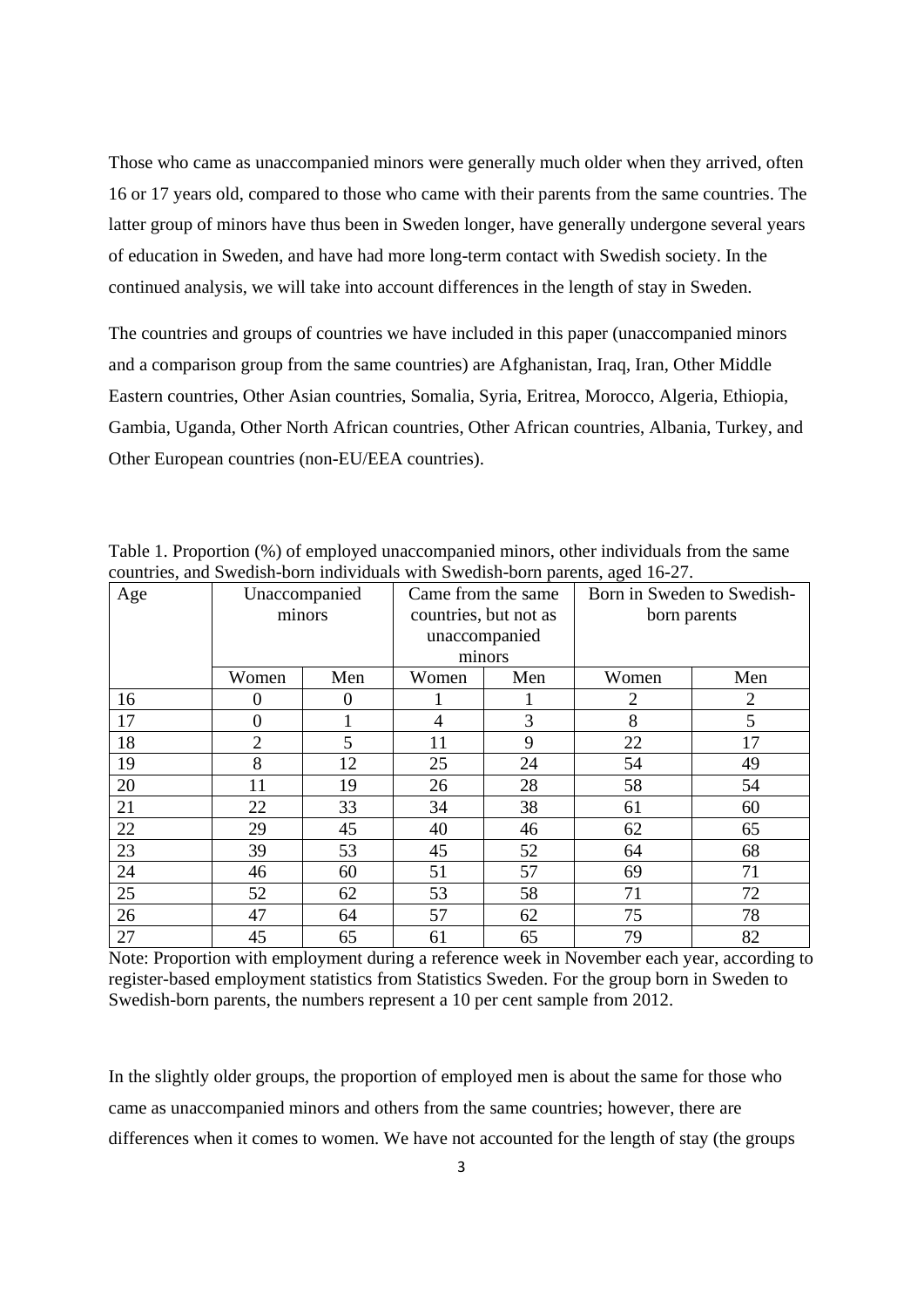have arrived at different ages), something that we will account for in the continued analysis along with other differences between the two groups. The results will be presented in a later section of this paper.

An important question is what kind of jobs the unaccompanied minors have. Here we will present information about occupations based on a relatively rough division into the ten fields of work that the official statistics are divided into.<sup>3</sup> See Table 2.

It is clear from the table that the occupational distribution differs greatly between men and women, even when divided only into the ten occupational areas. It reflects the fact that the Swedish labour market is segregated by occupation. A very high proportion of women have service, care, and sales jobs. At the next level of the occupational data, more than 90 per cent of the women work in health and social care. Many of the men work in service professions, but many also have traditional blue-collar jobs, such as unskilled labour in construction, manufacturing, machine operator work, transport work, etc., as well as work that does not require special training. Few women or men have jobs that require higher education. It is important to remember that this is a young group, that few of them have undergone higher education, and that few of them have undergone education in Sweden for more than a few years.

It is particularly common in the younger age groups to work in unknown fields. There are several explanations for this. Wage data are not collected for those under the age of 18 (some of those who turned 18 during the year of study were 17 when the information was submitted to SCB). Furthermore, SCB does not collect wage data for temporary workers or substitutes if they did not work in September (this also applies to others who did not work during this month). Many young people have that type of job. Occupational data is also missing for students, interns, and apprentices, as well as for employees working under piece-work contracts or on commission. In addition, the coverage is not complete with regard to work places. The wage structure statistics for the public sector have close to 100 per cent coverage. This is also true for private-sector companies with many employees, while small businesses, where a large proportion of young

<sup>&</sup>lt;sup>3</sup> The Swedish classification of occupations, SSYK3, is based on an international classification of occupations, ISCO-88. It is hierarchically structured with four levels: one-digit code, Occupational area (10); two-digit code, Main group (27); three-digit code, Occupational group (113); and four-digit code, Subgroup (355).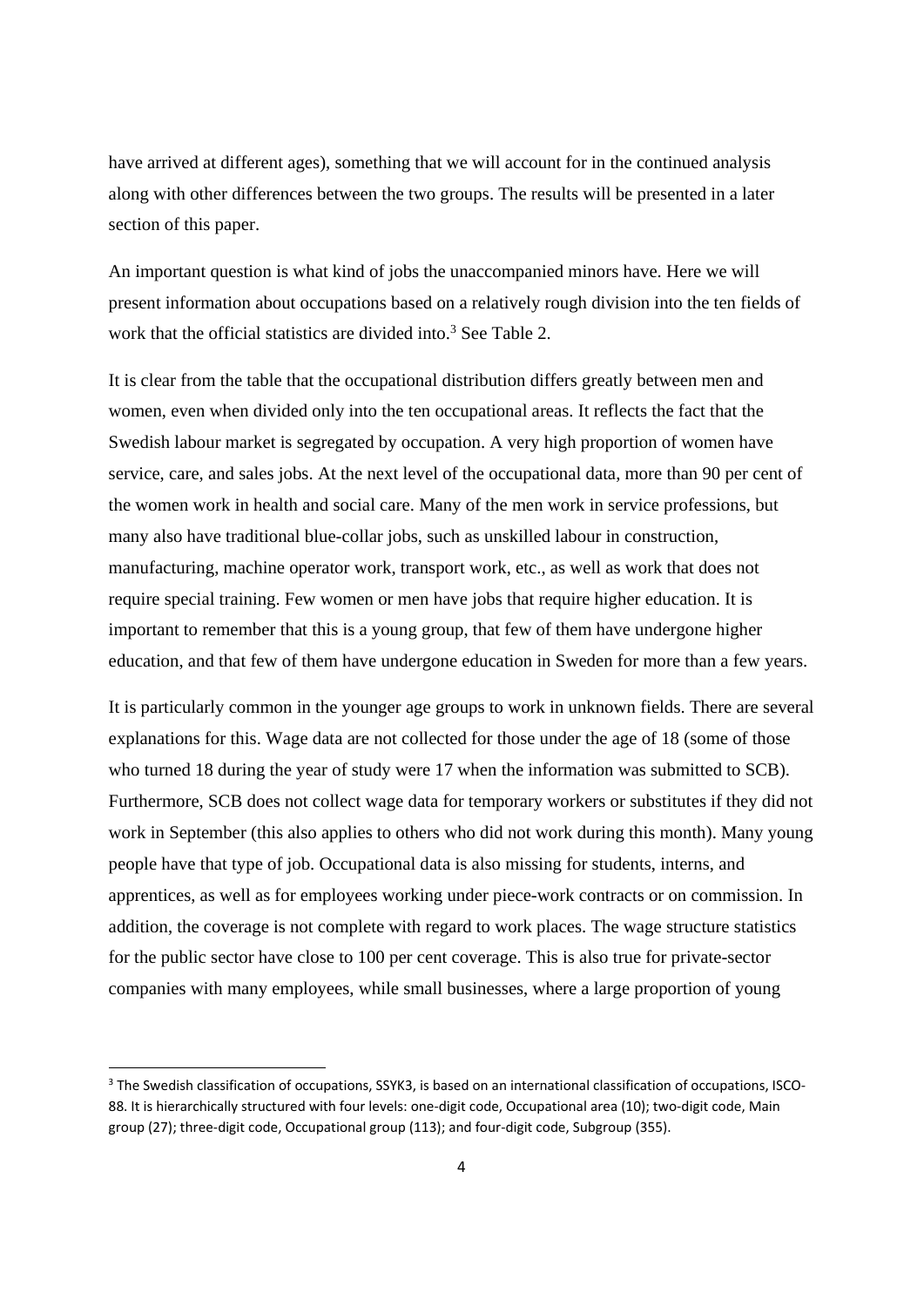people are likely to work, are subject to a sample survey.<sup>4</sup> However, SCB attempts to complement the occupational data with other surveys.

When we examine the occupational distribution at the two- and three-digit levels more closely, we find that the men are distributed across several occupational groups within the areas in which they are numerous. By far the most common occupation is restaurant worker, followed by cleaner (second) and driver (third). Among women, the most common occupational group is, as mentioned previously, health and social care workers.

<sup>4</sup> Thanks to Susanne Gullberg Brännström at Statistics Sweden for explanatory comments.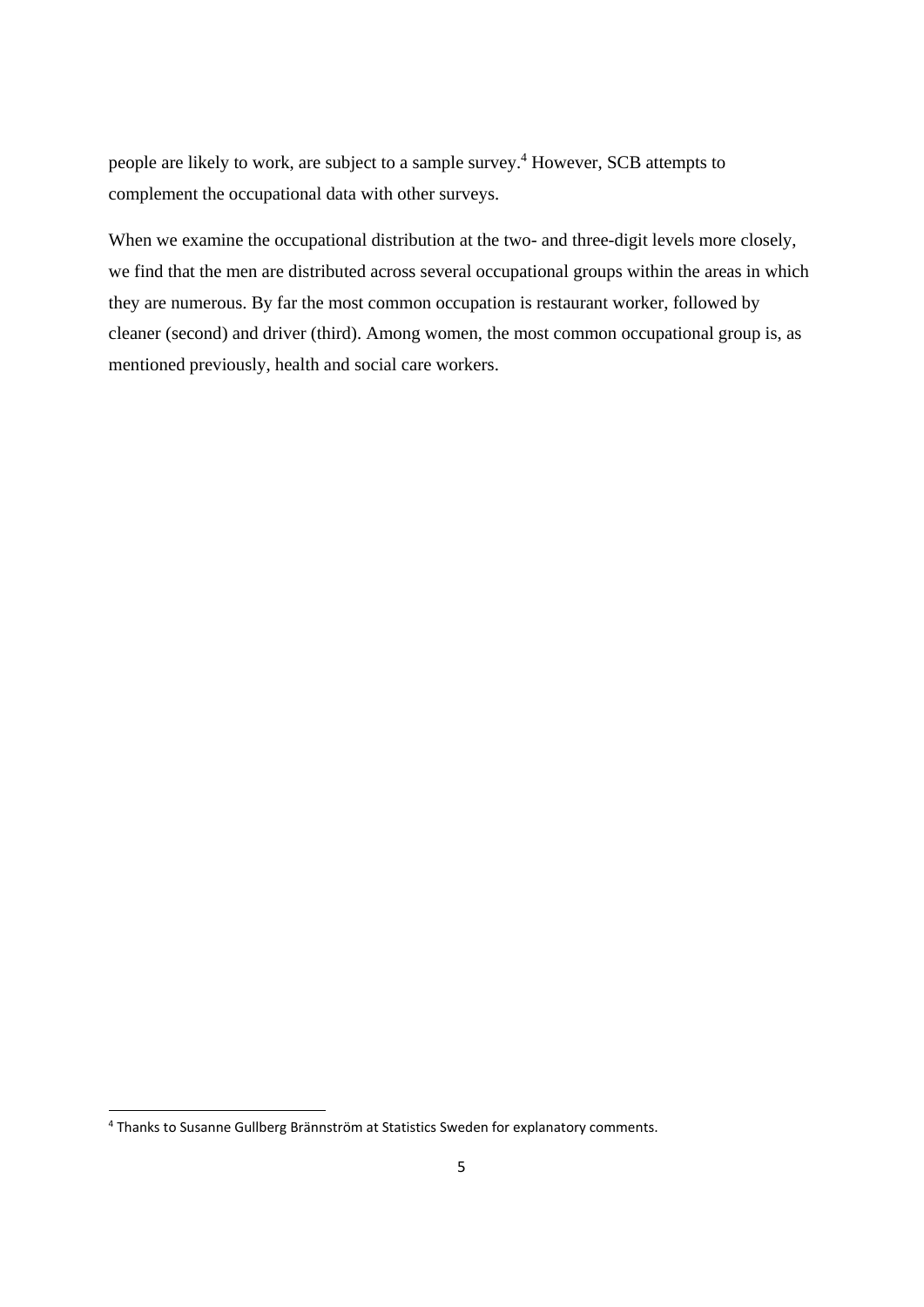Table 2. Percentage distribution across different occupations for those aged 18 and over with employment.

#### a) Men

|                | Field of work                       |          |          |                |          |          | Age      |          |                |                |                |
|----------------|-------------------------------------|----------|----------|----------------|----------|----------|----------|----------|----------------|----------------|----------------|
|                |                                     | 18       | 19       | 20             | 21       | 22       | 23       | 24       | 25             | 26             | 27             |
|                | Management                          | $\Omega$ | $\Omega$ | $\Omega$       | $\Omega$ |          | $\Omega$ |          |                | $\Omega$       | $\Omega$       |
| $\overline{c}$ | Work that requires specialist       | $\Omega$ | $\Omega$ | $\Omega$       | 1        |          |          |          |                | $\overline{2}$ | 4              |
|                | knowledge                           |          |          |                |          |          |          |          |                |                |                |
| 3              | Work that requires higher education | $\Omega$ |          |                |          | 3        | 3        | 4        | $\overline{4}$ | 6              | 4              |
| 4              | Office and customer service work    |          | 2        | $\overline{4}$ | 4        | 7        | 8        | 11       | 9              | 14             | $\overline{7}$ |
| 5              | Service, care, and sales work       | 11       | 12       | 20             | 20       | 20       | 23       | 22       | 19             | 17             | 24             |
| 6              | Work in farming, gardening,         | $\Omega$ | $\Omega$ | $\Omega$       | $\Omega$ | $\Omega$ | $\Omega$ | 0        | $\Omega$       | $\Omega$       | $\Omega$       |
|                | forestry, and fishing               |          |          |                |          |          |          |          |                |                |                |
| 7              | Unskilled labour in construction or | 3        | 4        | 5              | 6        | 8        | 7        | 10       | 15             | 17             | 22             |
|                | manufacturing                       |          |          |                |          |          |          |          |                |                |                |
| 8              | Machine operator work, transport    |          | 4        | 6              | 8        | 9        | 12       | 17       | 22             | 20             | 17             |
|                | work, etc.                          |          |          |                |          |          |          |          |                |                |                |
| 9              | Work without requirements for       | 23       | 24       | 26             | 25       | 24       | 20       | 20       | 14             | 15             | 15             |
|                | special training                    |          |          |                |          |          |          |          |                |                |                |
| $\Omega$       | Military work                       | $\Omega$ | $\Omega$ | $\Omega$       | $\Omega$ | $\Omega$ | $\Omega$ | $\Omega$ | $\Omega$       | $\Omega$       | $\Omega$       |
|                | Unknown                             | 62       | 53       | 39             | 36       | 28       | 26       | 16       | 14             | 11             |                |

#### Women

|                | Field of work                                        |          |          |                |          |             | Age      |                |                |                |          |
|----------------|------------------------------------------------------|----------|----------|----------------|----------|-------------|----------|----------------|----------------|----------------|----------|
|                |                                                      | 18       | 19       | 20             | 21       | 22          | 23       | 24             | 25             | 26             | 27       |
| 1              | Management                                           | 0        | $\Omega$ | $\Omega$       | $\Omega$ | $\Omega$    | $\Omega$ | $\Omega$       | $\Omega$       | $\Omega$       | $\Omega$ |
| 2              | Work that requires specialist<br>knowledge           | $\Omega$ | $\theta$ | $\overline{2}$ | $\Omega$ |             | 3        | 5              | $\overline{2}$ | $\overline{4}$ | $\Omega$ |
| 3              | Work that requires higher education                  |          | 2        | $\Omega$       | $\Omega$ |             | 1        | $\mathfrak{D}$ | 6              | $\overline{4}$ | $\Omega$ |
| 4              | Office and customer service work                     | $\Omega$ | 0        | $\Omega$       | $\Omega$ | $\Omega$    | $\Omega$ | $\Omega$       | $\Omega$       | $\Omega$       | $\Omega$ |
| 5              | Service, care, and sales work                        | 25       | 39       | 69             | 71       | 72          | 68       | 73             | 75             | 74             | 100      |
| 6              | Work in farming, gardening,<br>forestry, and fishing | $\Omega$ | $\Omega$ | $\Omega$       | $\Omega$ | $\Omega$    | $\Omega$ | $\Omega$       | $\Omega$       | $\Omega$       | $\Omega$ |
| $\overline{7}$ | Unskilled labour in construction or<br>manufacturing | $\Omega$ | $\Omega$ | $\Omega$       |          |             | $\Omega$ | $\Omega$       | $\Omega$       | $\Omega$       | $\Omega$ |
| 8              | Machine operator work, transport<br>work, etc.       | $\Omega$ | $\Omega$ | $\overline{2}$ |          | $\Omega$    |          | $\overline{2}$ | $\overline{2}$ | $\Omega$       | $\Omega$ |
| 9              | Work without requirements for<br>special training    | $\Omega$ | 14       | 8              | 7        | $\mathbf Q$ | 8        | 6              | $\overline{2}$ | $\overline{7}$ | $\Omega$ |
| $\Omega$       | Military work                                        | $\Omega$ | $\Omega$ | $\Omega$       | $\Omega$ | $\Omega$    | $\Omega$ | $\Omega$       | $\Omega$       | $\Omega$       | $\Omega$ |
|                | Unknown                                              | 75       | 46       | 20             | 21       | 15          | 20       | 13             | 13             | 11             | $\Omega$ |

#### 2. What factors affect whether an unaccompanied minor has a job?

In Table 1 we provided an overview of the employment rate among unaccompanied minors of different ages in Sweden. We will now examine this employment rate a little closer. In Table 1 we only divided the groups by age and sex, but there may be other significant factors as well. We have taken this into account in the calculations presented in Table 3. The table shows the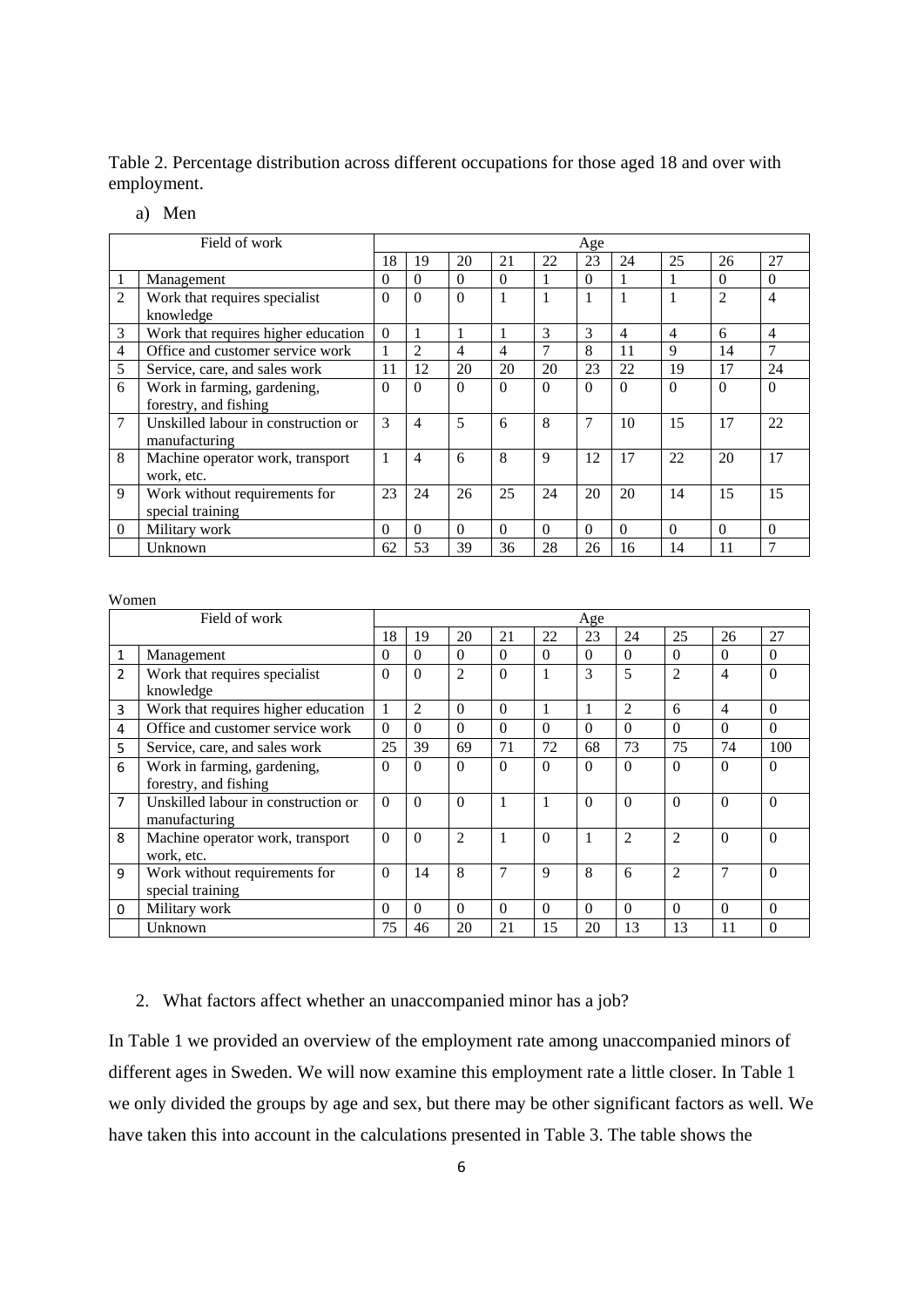marginal effects from probit estimations. We have also made estimations using other methods (OLS, logit). The results are qualitatively similar; they suggest that the same factors are important for the likelihood of having a job regardless of which estimation method we use.

The table shows that women are less often employed than men, based on the characteristics we are able to account for. In addition, we can see that the proportion of employed individuals not surprisingly increases with age (the value for the 27–30 age group is not significantly higher than for the 16–18 group among women, but very few women in the group are of that age, so the estimate for that age group is based on few observations; even the number of 25–26-year-olds is low in this population).

The chances of somebody being employed can be assumed to depend on the length of their stay in Sweden; the longer somebody has been in Sweden given their age, the more likely they are to be employed. Those who have been in Sweden for a longer period of time have generally gone to school in Sweden longer and probably learnt better Swedish. We have taken into account the number of days that an individual has been registered in Sweden; unsurprisingly, the results show that those who have been registered (in the population register) longer, given their age and other characteristics, are more likely to be employed. In addition, we have checked whether the observation refers to the first year that the person was registered in Sweden. Those who were registered the same year that the observation was made have generally had less time to seek employment.

We also investigate the importance of education, which is done by taking into account whether the person is studying and thus less likely to work during the survey year, but also the importance of an individual's highest completed education (in Sweden or abroad). Many studies of the Swedish labour market show that the likelihood of a person being employed increases with the level of education. The calculations show that those who have completed upper secondary school are more often employed than those with a shorter education. Those undergoing education are, as excepted, less often employed (although many people of course combine work and education).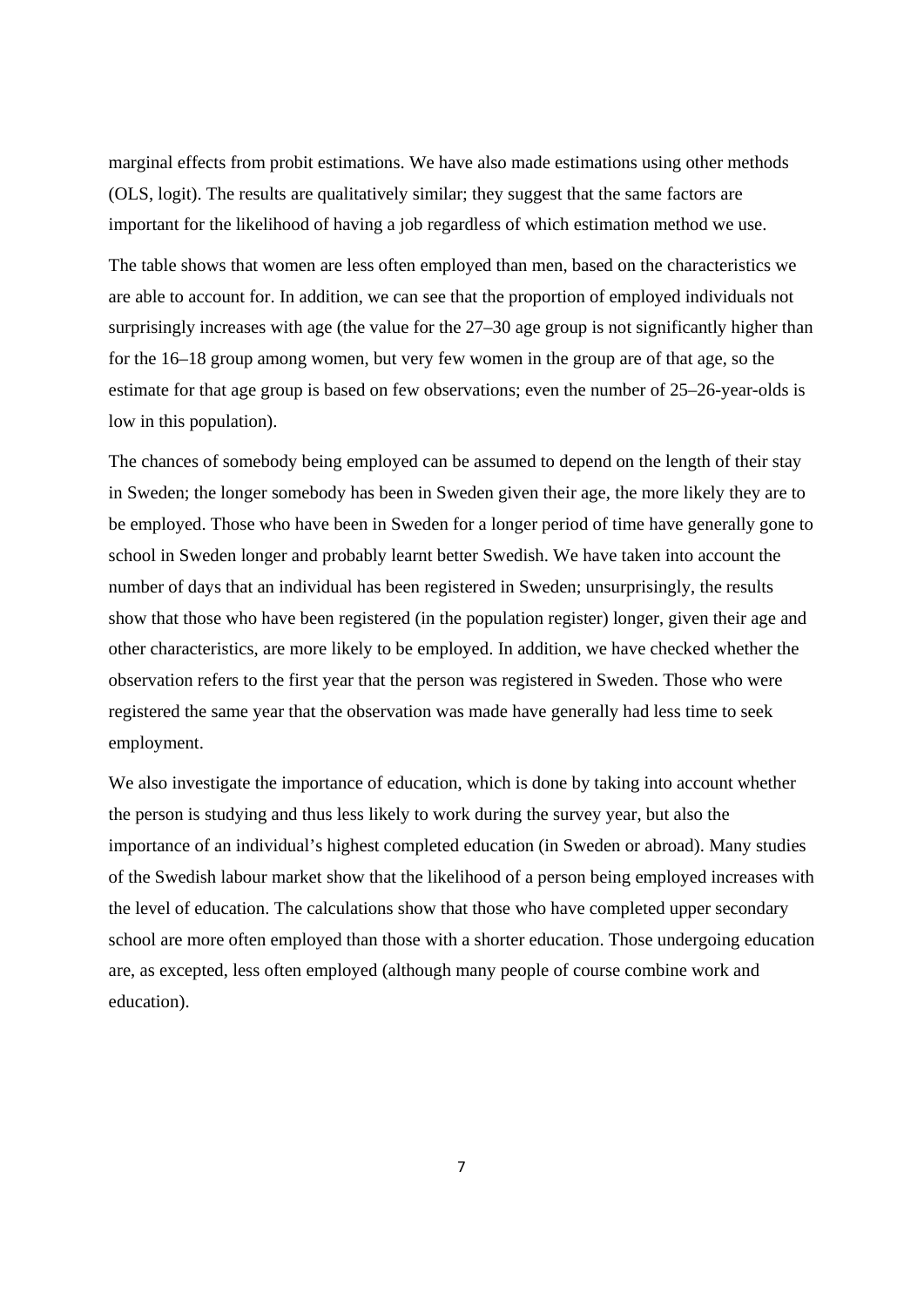| Variables                     | Аll             | Male         | Female       |
|-------------------------------|-----------------|--------------|--------------|
| Female                        | -0.033          |              |              |
|                               | $(0.003)**$     |              |              |
| Age 16-18                     | Reference group |              |              |
| Age 19-21                     | 0.074           | 0.071        | 0.091        |
|                               | $(0.006)**$     | $(0.007)**$  | $(0.015)**$  |
| Age 22-24                     | 0.147           | 0.144        | 0.166        |
|                               | $(0.016)**$     | $(0.018)**$  | $(0.035)$ ** |
| Age 25-26                     | 0.133           | 0.119        | 0.169        |
|                               | $(0.025)**$     | $(0.029)**$  | $(0.055)**$  |
| Age 27-30                     | 0.078           | 0.079        | 0.058        |
|                               | $(0.032)*$      | $(0.038)*$   | (0.054)      |
| Under education               | $-0.053$        | -0.068       | -0.015       |
|                               | $(0.005)$ **    | $(0.006)**$  | $(0.006)$ ** |
| Compulsory $edu < 9$ yrs      | Reference group |              |              |
| Compulsory edu (9 yrs)        | -0.002          | 0.001        | -0.003       |
|                               | (0.004)         | (0.005)      | (0.007)      |
| High school                   | 0.051           | 0.047        | 0.058        |
|                               | $(0.007)$ **    | $(0.009)**$  | $(0.016)**$  |
| Short tertiary edu            | 0.029           | 0.053        | 0.001        |
|                               | (0.016)         | $(0.023)*$   | (0.016)      |
| Long tertiary edu             | 0.039           | 0.032        | 0.043        |
|                               | (0.021)         | (0.025)      | (0.033)      |
| Missing edu                   | $-0.008$        | $-0.005$     | -0.005       |
|                               | (0.004)         | (0.005)      | (0.008)      |
| Days registered in Sweden/100 | 0.004           | 0.004        | 0.002        |
|                               | $(0.000)**$     | $(0.000)**$  | $(0.000)**$  |
| First year                    | $-0.055$        | $-0.064$     | $-0.015$     |
|                               | $(0.004)$ **    | $(0.005)**$  | (0.012)      |
| Parents registered in Sweden  | $-0.016$        | -0.010       | -0.023       |
|                               | $(0.004)$ **    | $(0.005)*$   | $(0.005)**$  |
| Single                        | $-0.010$        | $-0.023$     | $-0.000$     |
|                               | $(0.005)*$      | $(0.007)**$  | (0.005)      |
| Moving across counties        | $-0.005$        | $-0.010$     | 0.007        |
|                               | (0.003)         | $(0.004)*$   | (0.005)      |
| Stockholm                     | Reference group |              |              |
| Skåne                         | -0.043          | -0.048       | -0.029       |
|                               | $(0.003)$ **    | $(0.003)**$  | $(0.004)$ ** |
| Västra Götaland               | $-0.027$        | $-0.031$     | -0.016       |
|                               | $(0.003)**$     | $(0.004)**$  | $(0.005)**$  |
| Other counties                | $-0.043$        | -0.055       | -0.014       |
|                               | $(0.004)$ **    | $(0.004)$ ** | $(0.005)$ ** |
| Afghanistan                   | Reference group |              |              |
| Irak                          | -0.003          | $-0.002$     | $-0.020$     |
|                               | (0.004)         | (0.004)      | $(0.008)*$   |
| Somalia                       | $-0.027$        | -0.029       | $-0.013$     |
|                               | $(0.003)**$     | $(0.004)$ ** | (0.011)      |
| Other countries in the M.E.   | -0.006          | -0.010       | 0.009        |
|                               | (0.007)         | (0.008)      | (0.017)      |
| Other countries in Africa     | $-0.002$        | $-0.028$     | 0.021        |
|                               | (0.005)         | $(0.005)**$  | (0.015)      |
| Europé                        | $-0.029$        | $-0.018$     | -0.024       |
|                               | $(0.006)**$     | (0.011)      | $(0.007)$ ** |
| Other countries in Asia       | 0.004           | $-0.009$     | 0.028        |
|                               | (0.010)         | (0.011)      | (0.026)      |
| Number of obs.                | 24.070          | 18,749       | 5,321        |
|                               |                 |              |              |

Table 3. Employment rate among unaccompanied minors. Probit estimations, marginal effects.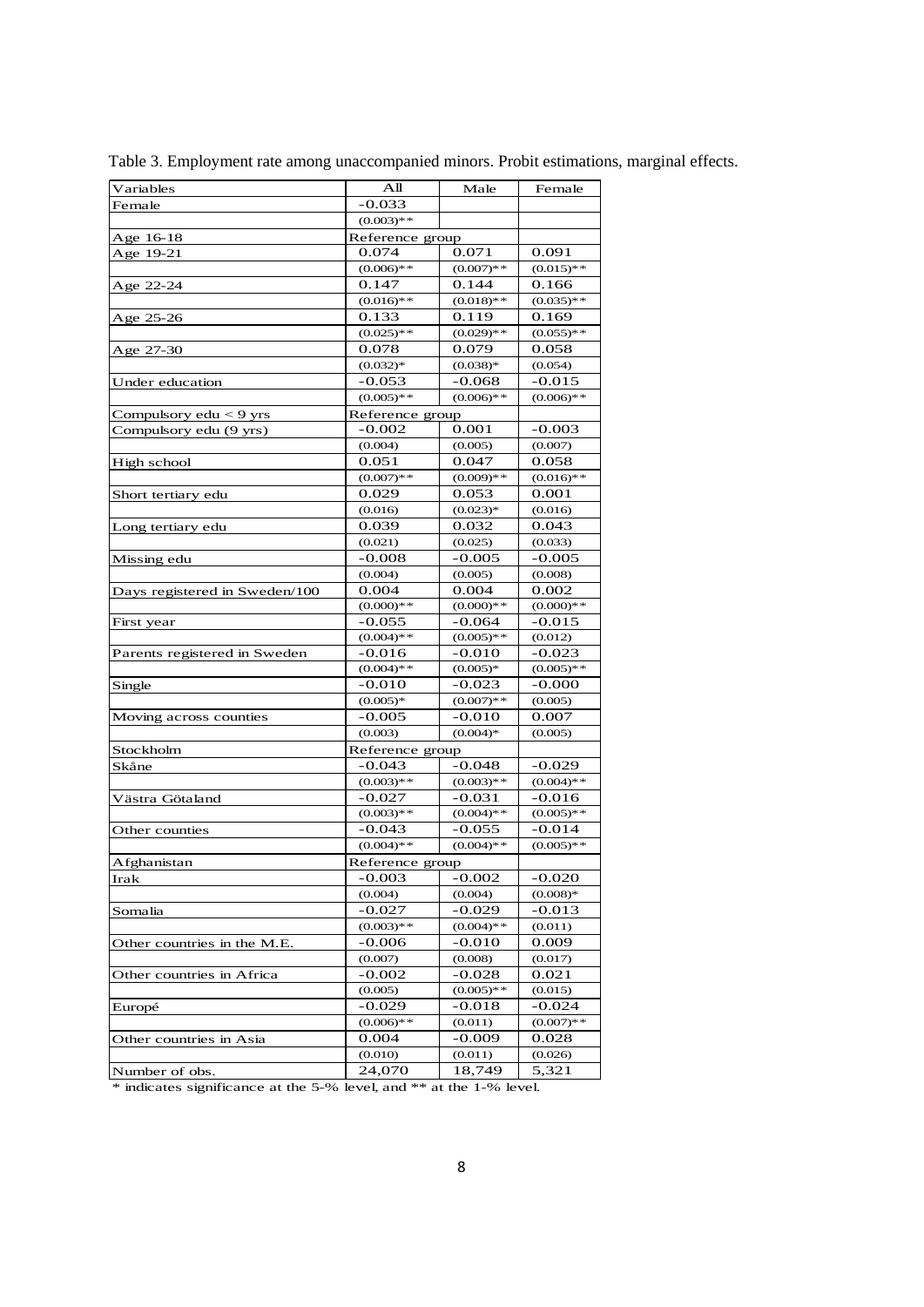The labour market situation is markedly different in different parts of the country. Therefore, we investigate the significance of this for the unaccompanied minors by including the county of residence in the estimations. The results show that the employment rate among residents of Stockholm County is higher than among residents of other counties. The differences are greater among boys than among girls. In this calculation we have divided the counties into Stockholm (control group), Skåne, Västra Götaland, and Other counties (combined).<sup>5</sup> Here we have used information about the county of residence from the year that the employment situation was observed. We have also included a variable for moving to a different county, which, perhaps surprisingly, shows a weak negative effect. It is not likely that moving to a different county leads to a negative result, but rather that the employment rate among those who move is low both before and after moving. If we instead include moving to Stockholm County as a variable, we can see a negative effect for boys and a positive effect for girls.

More surprising is that the unaccompanied minors whose parents were also registered, either before, at the same time, or after the child<sup>6</sup>, are less often employed. It is important to note that this pattern is most evident among girls. This may have several possible explanations: 1) Those who are not reunited with their parents can, in various respects, be a select group of more independent persons, 2) They can be helped by foster families to integrate into Swedish society, 3) Unaccompanied minors who are reunited with their parent may be given responsibilities within the family household, and 4) Those who do not have their parents in Sweden may be under more financial pressure and have to work in order to earn a living, possibly in addition to helping to support family members in their home country. Something that suggests that this might be the case is that, when we make similar estimations relating to participation in education, the proportion is higher among those who have been reunited with their parents. On the other hand, those who have been reunited are more commonly included in the NEET group (not in employment, education, or training).

Finally, we want to compare how unaccompanied minors from different countries are doing – can we find any differences? In the comparison of minors from different countries we have

<sup>6</sup> See text box.

<sup>5</sup> We have also made calculations where each county is included as its own variable. The results were that no county has a higher employment rate than Stockholm County, given other variables.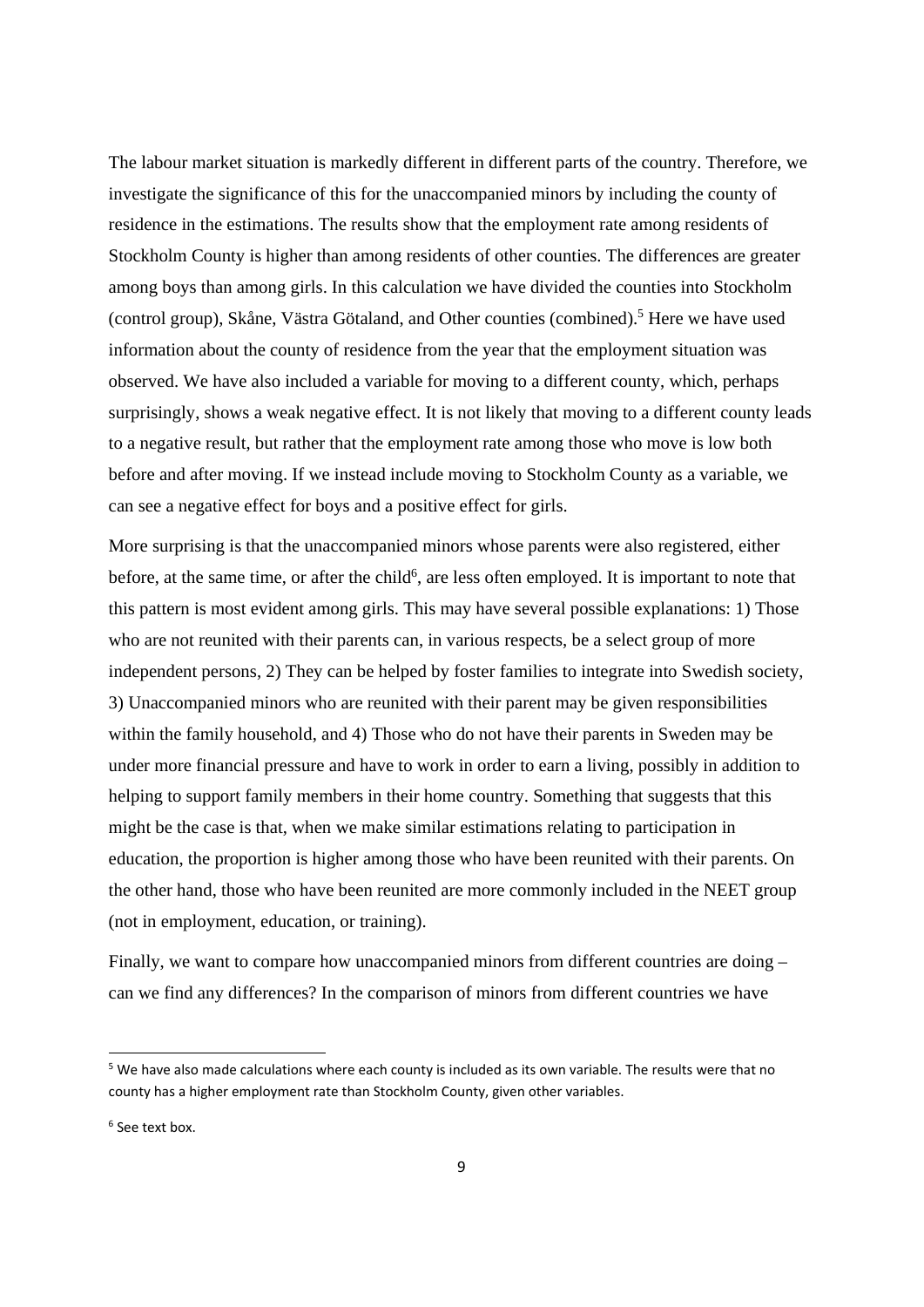chosen to use the largest group, those from Afghanistan, as a comparison group. It turns out that minors from this country are just as likely to be employed, or even more so, as those from other countries. The employment rate is lower among boys from Somalia and Other African countries, as well as among girls from Iraq and Europe<sup>7</sup>.

Some of the results might be due to the fact that they, in practice, only apply to the largest group or that there is a covariance between the explanatory variables and the country of birth. Therefore, we have made separate calculations for the four countries/groups of countries from which most individuals originate (Afghanistan, Iraq, Somalia, and Other African countries). We present the results of these calculations in four appendix tables. We find that the results are essentially the same. The same variables are generally significant (though not always, which is likely due to the fact that there are fewer observations in each estimate), and the coefficient estimates are very similar when we compare the estimates for each country/group of countries.

#### **Reunion with their parents**

Unaccompanied minors do not arrive at the same time as their parents, but they may, for example, be registered at the same time as their parents who arrived later. Here we would like to emphasise that unaccompanied minors may arrive together with other relatives or be reunited with relatives already living in Sweden, or that other relatives will arrive later. See Hessle (2009) for examples.

Out of the unaccompanied minors included in this study, 27 per cent had reunited with at least one parent in Sweden: 21 per cent of the boys and 44 per cent of the girls. Most of them had been reunited with one parent. The proportion of unaccompanied minors reunited with at least one parent varies by country of birth; 13 per cent of those from Afghanistan, 31 per cent of those from Somalia, 28 per cent of those from Iraq, and 32 per cent of those from Other African countries had been reunited with their parents.

 $7$  Europe refers to countries outside the EU/EEA. The data primarily include unaccompanied minors from Albania, Kosovo, and Serbia.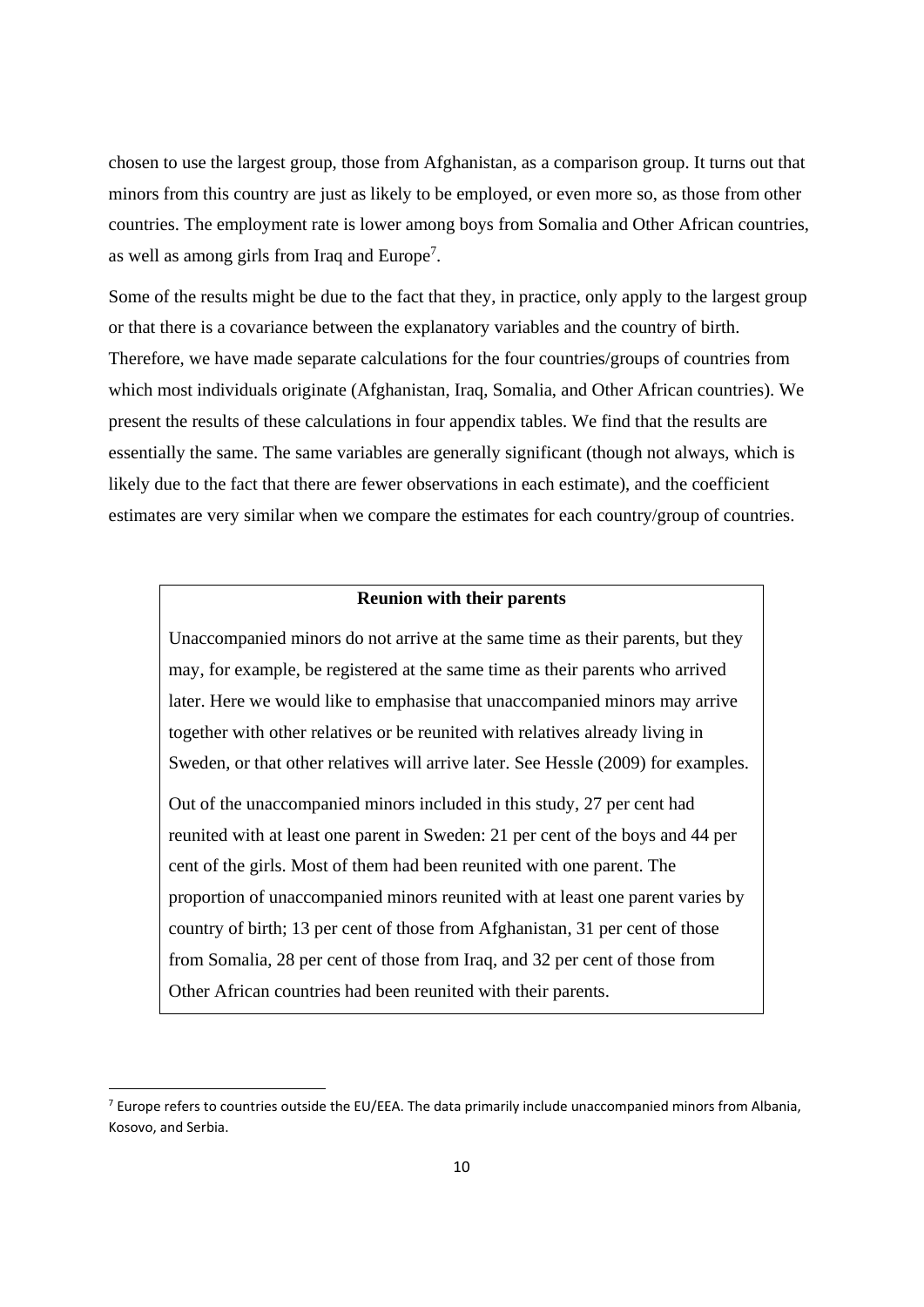3. How are unaccompanied refugee minors doing compared to other minors from the same countries?

The next question is how unaccompanied minors are doing compared to minors from the same countries who arrived together with a parent or other legal guardian. To investigate this we make the same calculations as before, but including children from both groups. We will have the same set of variables, but with one additional variable – the variable that the minor arrived unaccompanied. See Table 4.

Without considering any other variables, unaccompanied minors are less likely to be employed. If we include sex, age, and education, this difference disappears. If we also factor in length of stay in Sweden, the result is the opposite, and if we include additional control variables, the main result is that unaccompanied minors are more likely to be employed than those who did not arrive unaccompanied. The difference is not negligible. The coefficient estimate for the entire population, both men and women, is about 6 per cent. This difference can be attributed to the men. If we separate women and men, we find a significant difference for men, but not for women. This raises the question of what causes this significant difference. For example, is it because the groups were selected in different ways, or because they were received differently? We have also made similar estimations regarding participation in education, $\delta$  where we find that unaccompanied minors are more often undergoing education when we make calculations for men and women together, but not when we make calculations for men and women separately (the effect goes in the same direction, but the values are not significant). When we make the same calculations regarding the NEET group we find that, given other characteristics, a lower proportion of unaccompanied minors belong to this group. This applies to both men and women.

Other variables provide results similar to the estimation that was limited to unaccompanied minors when it comes to signs and significance; however, the effects of different variables are more often significant (many more observations) and generally much larger. This is the case with, for example, the variables corresponding to other counties than Stockholm.

<sup>&</sup>lt;sup>8</sup> The calculations regarding participation in education and the NEET group are not presented here, but are available from the authors.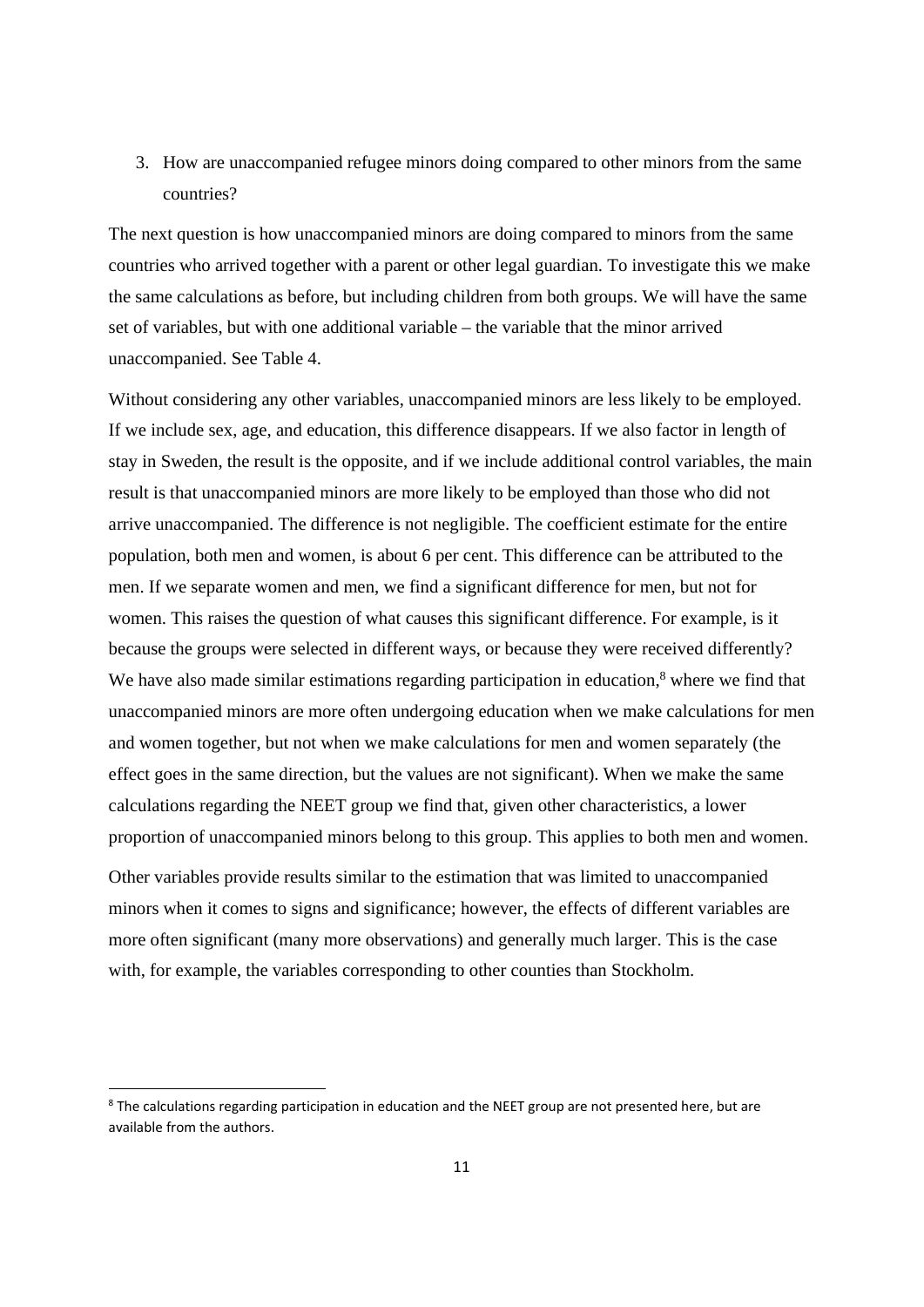| Variables                     | All(1)          | All $(2)$    | All $(3)$    | All $(4)$    | Male         | Female       |
|-------------------------------|-----------------|--------------|--------------|--------------|--------------|--------------|
| Unaccompanied                 | $-0.277$        | 0.000        | 0.033        | 0.057        | 0.039        | 0.007        |
|                               | $(0.002)$ **    | (0.005)      | $(0.005)$ ** | $(0.005)**$  | $(0.006)$ ** | (0.010)      |
| Female                        |                 | $-0.033$     | $-0.033$     | $-0.042$     |              |              |
|                               |                 | $(0.001)$ ** | $(0.001)$ ** | $(0.001)$ ** |              |              |
| Age 16-18                     | Reference group |              |              |              |              |              |
| Age 19-21                     |                 | 0.211        | 0.207        | 0.212        | 0.232        | 0.194        |
|                               |                 | $(0.002)$ ** | $(0.002)$ ** | $(0.002)$ ** | $(0.003)$ ** | $(0.003)**$  |
| Age 22-24                     |                 | 0.319        | 0.304        | 0.307        | 0.351        | 0.262        |
|                               |                 | $(0.002)$ ** | $(0.002)$ ** | $(0.002)$ ** | $(0.003)$ ** | $(0.004)$ ** |
| Age 25-26                     |                 | 0.361        | 0.333        | 0.331        | 0.373        | 0.286        |
|                               |                 | $(0.002)$ ** | $(0.003)$ ** | $(0.003)**$  | $(0.004)$ ** | $(0.004)$ ** |
| Age 27–30                     |                 | 0.408        | 0.366        | 0.359        | 0.396        | 0.314        |
|                               |                 | $(0.002)$ ** | $(0.002)$ ** | $(0.003)**$  | $(0.004)$ ** | $(0.004)$ ** |
| Under education               |                 | $-0.242$     | $-0.237$     | $-0.231$     | $-0.253$     | $-0.207$     |
|                               |                 | $(0.001)$ ** | $(0.001)$ ** | $(0.001)$ ** | $(0.002)$ ** | $(0.002)$ ** |
| Compulsory edu (9 år)         |                 | 0.115        | 0.077        | 0.070        | 0.056        | 0.095        |
|                               |                 | $(0.003)**$  | $(0.003)$ ** | $(0.003)**$  | $(0.004)$ ** | $(0.004)$ ** |
| <b>High School</b>            |                 | 0.300        | 0.254        | 0.242        | 0.230        | 0.269        |
|                               |                 | $(0.003)$ ** | $(0.003)$ ** | $(0.003)**$  | $(0.004)$ ** | $(0.004)$ ** |
| Short tertiary edu            |                 | 0.249        | 0.192        | 0.174        | 0.169        | 0.195        |
|                               |                 | $(0.003)**$  | $(0.004)$ ** | $(0.004)$ ** | $(0.005)$ ** | $(0.005)**$  |
| Long tertiary edu             |                 | 0.387        | 0.332        | 0.312        | 0.282        | 0.351        |
|                               |                 | $(0.003)$ ** | $(0.003)$ ** | $(0.003)$ ** | $(0.005)$ ** | $(0.005)**$  |
| Missing edu                   |                 | $-0.103$     | $-0.105$     | $-0.101$     | $-0.077$     | $-0.114$     |
|                               |                 | $(0.003)$ ** | $(0.003)$ ** | $(0.003)$ ** | $(0.004)$ ** | $(0.004)$ ** |
| Days registered in Sweden/100 |                 |              | 0.002        | 0.002        | 0.001        | 0.003        |
|                               |                 |              | $(0.000)**$  | $(0.000)**$  | $(0.000)**$  | $(0.000)**$  |
| First year                    |                 |              |              | $-0.028$     | $-0.039$     | $-0.017$     |
|                               |                 |              |              | $(0.002)$ ** | $(0.002)$ ** | $(0.002)$ ** |
| Single                        |                 |              |              | $-0.041$     | $-0.132$     | $-0.008$     |
|                               |                 |              |              | $(0.001)$ ** | $(0.002)$ ** | $(0.002)$ ** |
| Moving across counties        |                 |              |              | $-0.012$     | $-0.022$     | $-0.006$     |
|                               |                 |              |              | $(0.001)$ ** | $(0.002)$ ** | $(0.002)$ ** |
| Stockholm                     | Reference group |              |              |              |              |              |
| Skåne                         |                 |              |              | $-0.130$     | $-0.130$     | $-0.130$     |
|                               |                 |              |              | $(0.001)$ ** | $(0.002)$ ** | $(0.002)$ ** |
| West Götaland                 |                 |              |              | $-0.062$     | $-0.058$     | $-0.066$     |
|                               |                 |              |              | $(0.001)$ ** | $(0.002)$ ** | $(0.002)$ ** |
| Other counties                |                 |              |              | $-0.083$     | $-0.089$     | $-0.078$     |
|                               |                 |              |              | $(0.001)$ ** | $(0.002)$ ** | $(0.002)$ ** |
| Afghanistan                   | Reference group |              |              |              |              |              |
| Irak                          |                 |              |              | $-0.041$     | $-0.033$     | $-0.038$     |
|                               |                 |              |              | $(0.003)*$   | $(0.004)$ ** | $(0.005)$ ** |
| Somalia                       |                 |              |              | $-0.144$     | $-0.199$     | $-0.064$     |
|                               |                 |              |              | $(0.003)**$  | $(0.003)**$  | $(0.005)$ ** |
| Other countries in the M.E.   |                 |              |              | $-0.062$     | -0.068       | $-0.031$     |
|                               |                 |              |              | $(0.003)**$  | $(0.004)$ ** | $(0.005)$ ** |
| Other countries in Africa     |                 |              |              | $-0.055$     | $-0.106$     | 0.021        |
|                               |                 |              |              | $(0.003)$ ** | $(0.004)$ ** | $(0.006)$ ** |
| Europé                        |                 |              |              | 0.054        | 0.027        | 0.102        |
|                               |                 |              |              | $(0.003)**$  | $(0.004)$ ** | $(0.006)$ ** |
| Other countries in Asia       |                 |              |              | $-0.005$     | $-0.016$     | 0.024        |
|                               |                 |              |              | (0.003)      | $(0.004)$ ** | $(0.005)$ ** |
| Number of obs.                | 1,072,348       | 1,072,348    | 1,072,348    | 1,072,348    | 542,826      | 529,522      |

Table 4. Employment among unaccompanied and other minors from the same countries. Probit estimations.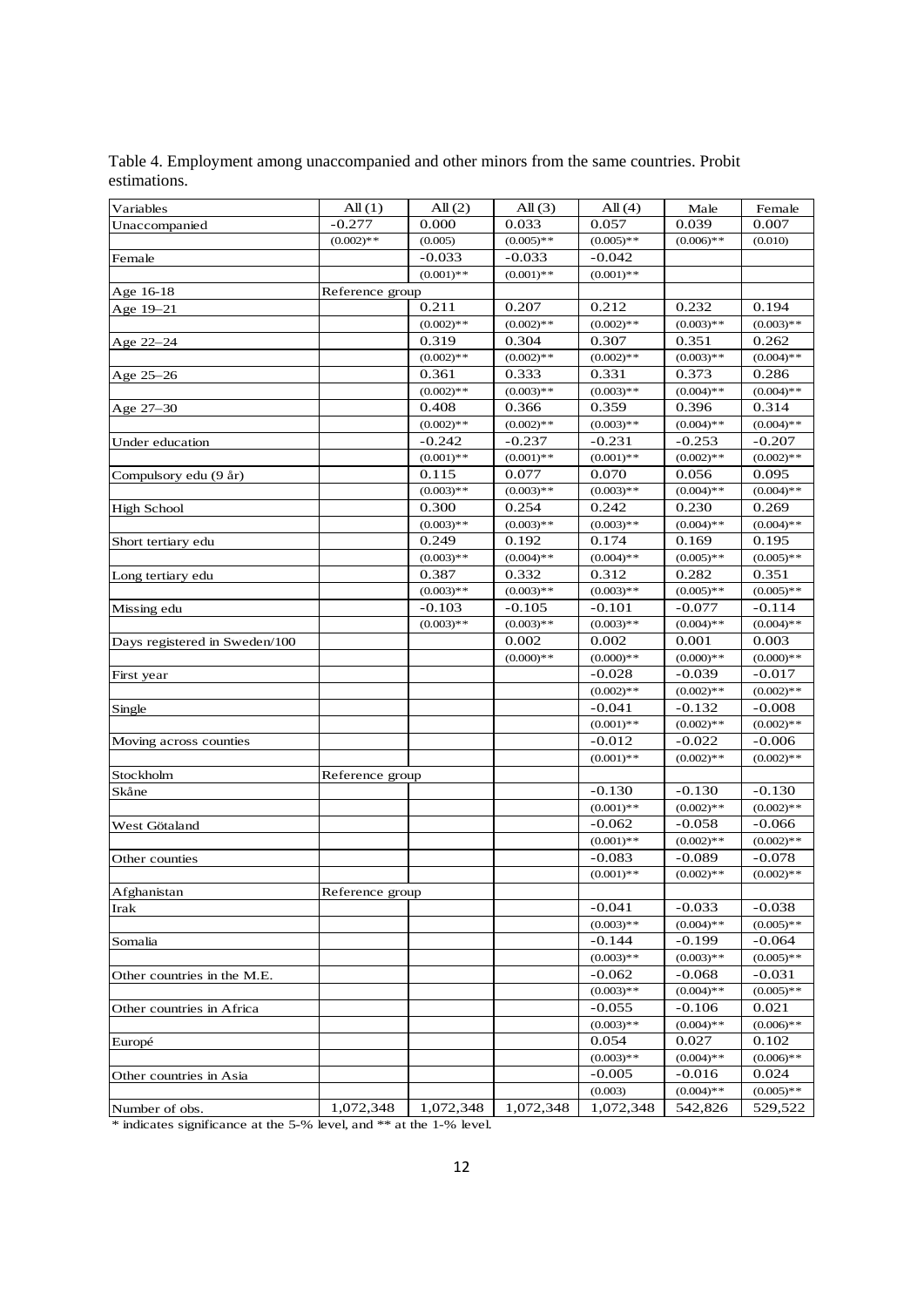4. How are unaccompanied refugee minors and other children from the same countries doing compared to children with a Swedish background?

We have also compared the situation of individuals who arrived as unaccompanied minors or together with a parent or other legal guardian from the same countries to that of individuals of the same age who were born in Sweden to Swedish-born parents. See Table 5.

With a few exceptions, the same variables are included in these calculations as in the previous ones. Notable exceptions are that the country of birth and the number of days registered in Sweden are not included for the two groups that have come to Sweden. When comparing these two groups, this may reduce or eliminate the difference between them found in the preceding section (on average, the children who did not arrive unaccompanied came at a younger age).

We find that the employment rate among those with a Swedish background is much higher than in the two groups of refugee minors. The difference is between 15 and 20 per cent when taking age and other variables into account. Once again we can see that the employment rate among the unaccompanied minors is slightly higher than in the other group when taking into account other variables such as age, length of stay, education, and county of residence – and this result is driven by males.

With many more observations, all coefficient estimates become clearly significant.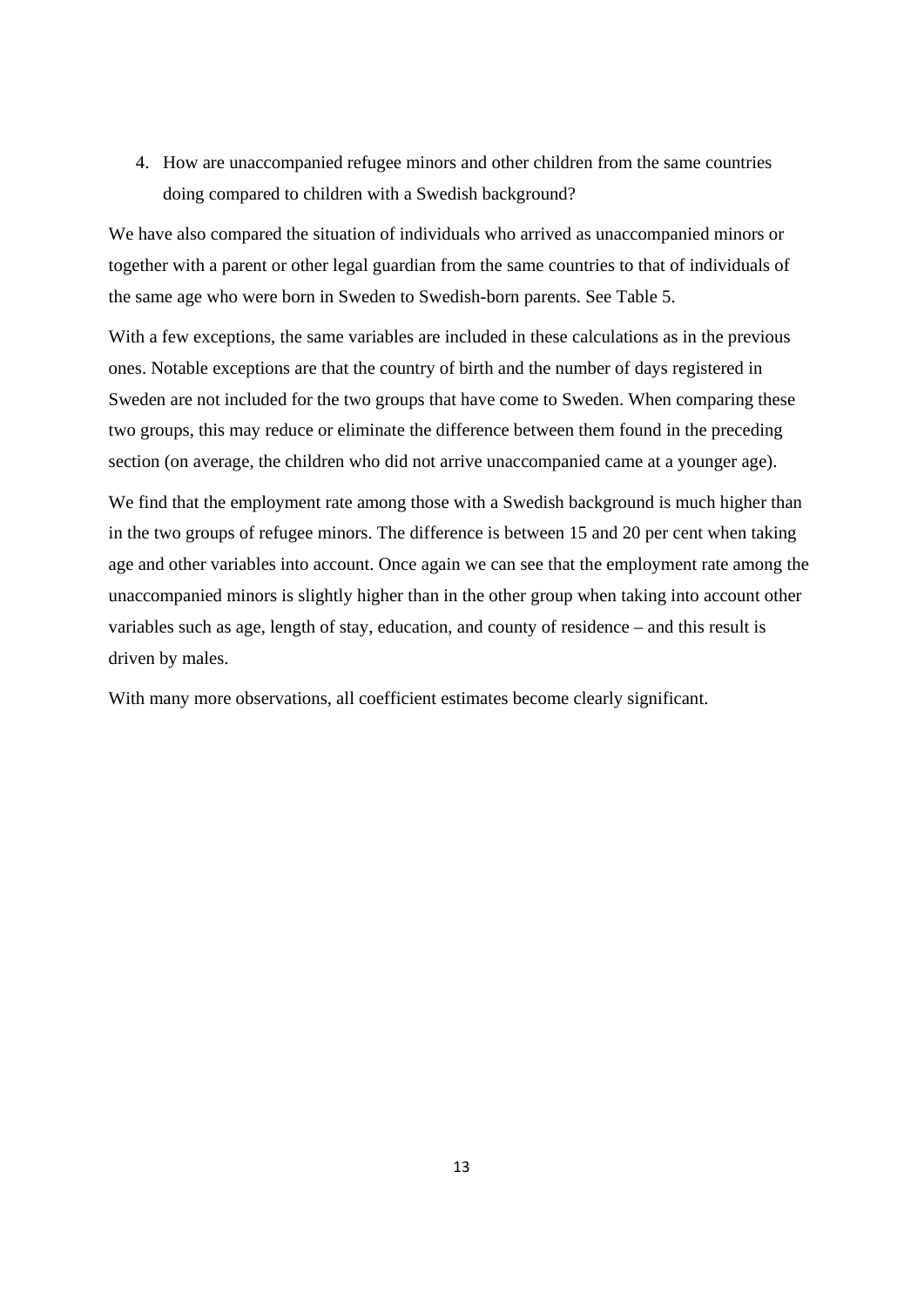| Variables                    | All(1)                    | All(2)       | Male $(1)$   | Male $(2)$   |              | Female $(1)$ Female $(2)$ |
|------------------------------|---------------------------|--------------|--------------|--------------|--------------|---------------------------|
| Child+parents born in Sweden | <b>Reference Category</b> |              |              |              |              |                           |
| Unaccompanied                | $-0.359$                  | $-0.102$     | $-0.410$     | $-0.091$     | $-0.412$     | $-0.180$                  |
|                              | $(0.002)$ **              | $(0.009)**$  | $(0.004)$ ** | $(0.010)**$  | $(0.006)$ ** | $(0.017)$ **              |
| Accompanied                  | $-0.308$                  | $-0.153$     | $-0.164$     | $-0.153$     | $-0.188$     | $-0.154$                  |
|                              | $(0.002)$ **              | $(0.002)$ ** | $(0.003)**$  | $(0.003)**$  | $(0.003)$ ** | $(0.004)$ **              |
| Female                       |                           | $-0.013$     |              |              |              |                           |
|                              |                           | $(0.002)$ ** |              |              |              |                           |
| Age 16-18                    | <b>Reference Category</b> |              |              |              |              |                           |
| Age 19-21                    |                           | 0.178        |              | 0.191        |              | 0.158                     |
|                              |                           | $(0.005)$ ** |              | $(0.007)$ ** |              | $(0.007)$ **              |
| Age 22-24                    |                           | 0.276        |              | 0.310        |              | 0.229                     |
|                              |                           | $(0.005)$ ** |              | $(0.007)$ ** |              | $(0.007)**$               |
| Age 25-26                    |                           | 0.318        |              | 0.349        |              | 0.275                     |
|                              |                           | $(0.005)**$  |              | $(0.007)$ ** |              | $(0.008)**$               |
| Age 27-30                    |                           | 0.383        |              | 0.412        |              | 0.337                     |
|                              |                           | $(0.005)$ ** |              | $(0.006)$ ** |              | $(0.007)$ **              |
| Under education              |                           | $-0.323$     |              | $-0.350$     |              | $-0.295$                  |
|                              |                           | $(0.002)$ ** |              | $(0.003)**$  |              | $(0.004)$ **              |
| Compulsory edu (9 år)        |                           | 0.091        |              | 0.055        |              | 0.147                     |
|                              |                           | $(0.008)$ ** |              | $(0.011)$ ** |              | $(0.013)$ **              |
| <b>High School</b>           |                           | 0.336        |              | 0.294        |              | 0.406                     |
|                              |                           | $(0.007)**$  |              | $(0.010)**$  |              | $(0.011)$ **              |
| Short tertiary edu           |                           | 0.250        |              | 0.195        |              | 0.326                     |
|                              |                           | $(0.008)$ ** |              | $(0.011)$ ** |              | $(0.011)$ **              |
| Long tertiary edu            |                           | 0.372        |              | 0.300        |              | 0.460                     |
|                              |                           | $(0.006)$ ** |              | $(0.010)**$  |              | $(0.009)**$               |
| Missing edu                  |                           | $-0.161$     |              | $-0.142$     |              | $-0.165$                  |
|                              |                           | $(0.009)**$  |              | $(0.012)$ ** |              | $(0.014)$ **              |
| Single                       |                           | $-0.013$     |              | $-0.120$     |              | 0.030                     |
|                              |                           | $(0.004)$ ** |              | $(0.006)$ ** |              | $(0.005)$ **              |
| Stockholm                    | <b>Reference Category</b> |              |              |              |              |                           |
| Skåne                        |                           | $-0.122$     |              | $-0.122$     |              | $-0.122$                  |
|                              |                           | $(0.004)$ ** |              | $(0.005)$ ** |              | $(0.005)$ **              |
| Västra Götaland              |                           | $-0.062$     |              | $-0.062$     |              | $-0.064$                  |
|                              |                           | $(0.004)$ ** |              | $(0.005)$ ** |              | $(0.005)$ **              |
| Other counties               |                           | $-0.070$     |              | $-0.072$     |              | $-0.072$                  |
|                              |                           | $(0.003)**$  |              | $(0.004)$ ** |              | $(0.004)$ **              |
| Number of obs.               | 311,341                   | 250,913      | 130,113      | 130,113      | 120,800      | 120,800                   |

Table 5. Employment among minors – unaccompanied, others from the same countries, Swedish background.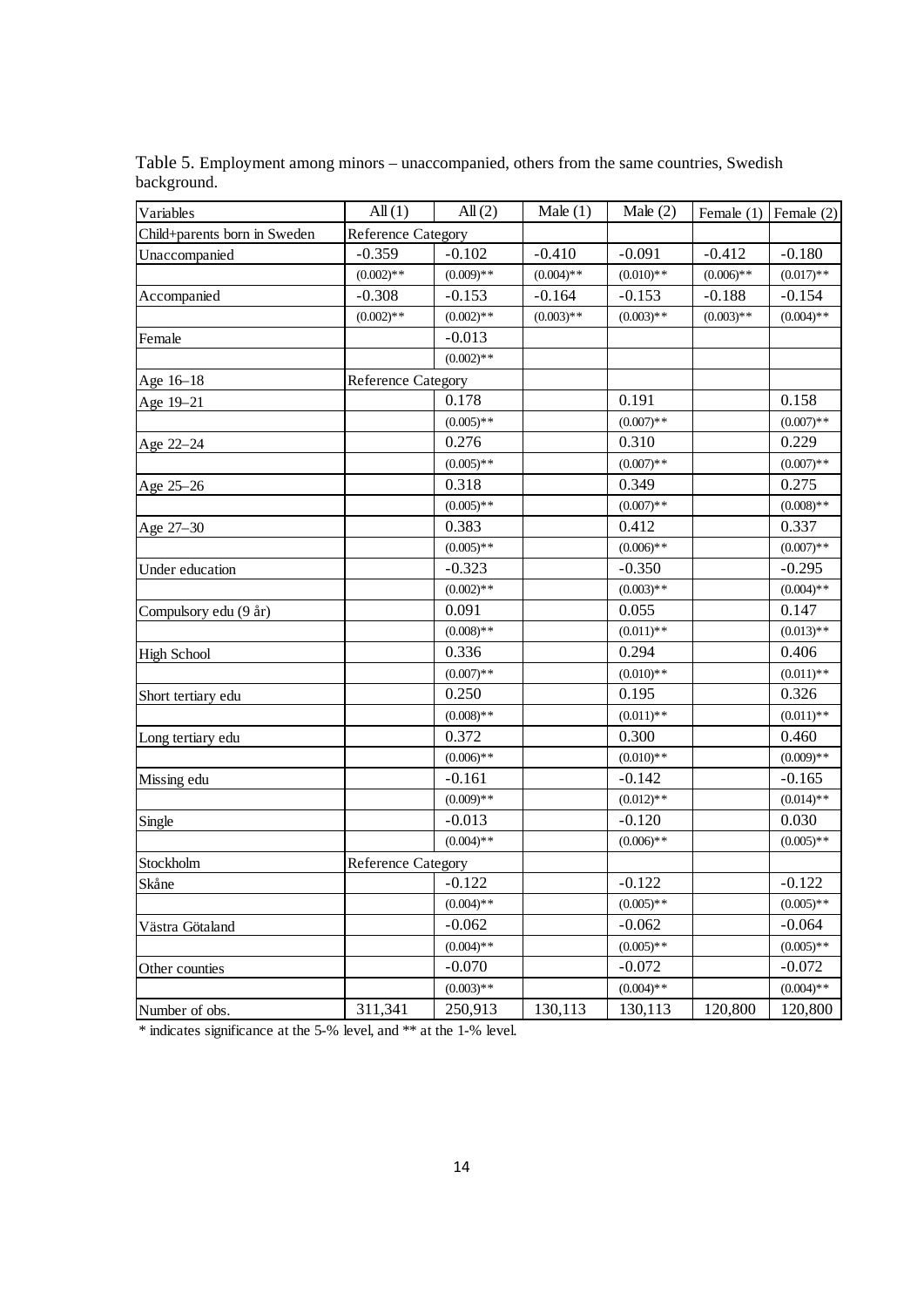#### 5. Income from work

An important question is what kind of wage income the unaccompanied minors with employment have. We have related the wage income to different characteristics by estimating wage equations. We have estimated wage equations (with wage income as a dependent variable) for the entire group, as well as for men and women separately. See Table 6. The income refers to different years. In order to make wage incomes from different years comparable, we have used the consumer price index to give them the same monetary value.

The calculations for the entire group with a wage income show that women have much lower incomes than men (32 per cent lower), given a number of variables such as age, education, length of stay in Sweden, marital status, and country of birth. When we look at the separate estimates for men and women, we can see largely similar results for men and women. The same variables are significant, and the effects are about the same size.

The wage income increases with age (which can be seen as a measure of experience) and education. Those who are studying at the same time have significantly lower incomes (they probably work part-time to a large extent). In particular, the wage income increases with the number of days the people have been registered in Sweden. When we factor in age, we can see that the wage income at a specific age is higher if the person came to Sweden at a young age.

Furthermore, it is very clear that residents of Stockholm County have much higher incomes than residents of other counties. In separate calculations for men and women we find a significant difference for men, but not for women (an explanation for this might be that we have few observations). We have also included a variable for changing counties (we have not taken into account which counties the people have moved between), which, perhaps somewhat surprisingly, shows a weak negative effect.<sup>9</sup> It is not likely that moving to a different county leads to a negative result, but rather that those who move have low incomes both before and after moving.

When it comes to country of birth, we have, as in previous calculations, used Afghanistan as a comparison country. Here we can see no significant differences between different countries.

<sup>9</sup> We can see a clearly negative effect if we instead include moving to Stockholm as a variable. This can be interpreted to mean that those who move to Stockholm have low incomes and that, although income levels are higher in Stockholm than in other counties, those who move still have low incomes. We will investigate the effect of moving in the future.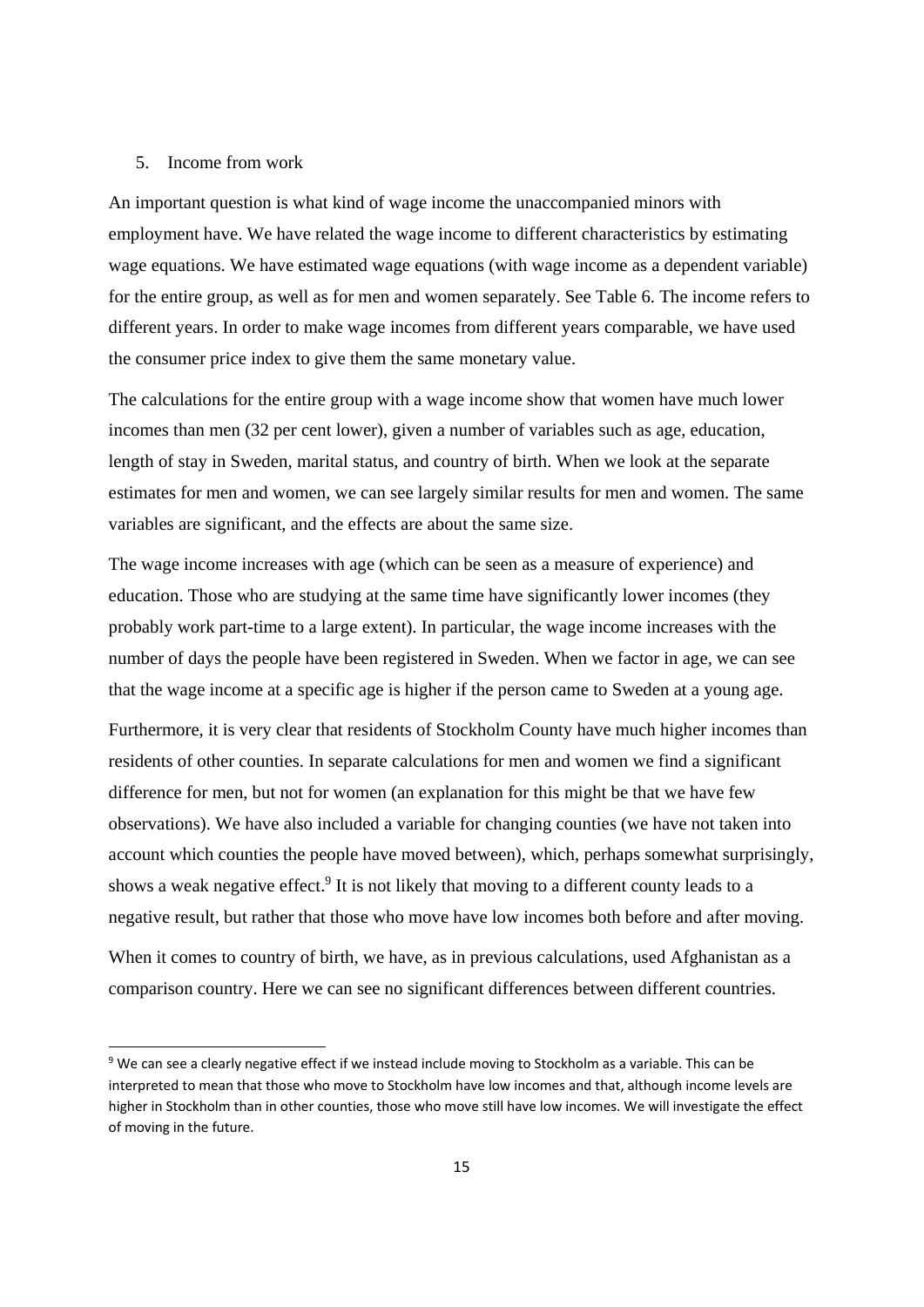| Variables                     | Αll                | Male         | Female       |
|-------------------------------|--------------------|--------------|--------------|
| Female                        | $-0.315$           |              |              |
|                               | $(0.038)$ **       |              |              |
| Age 16-18                     | Reference category |              |              |
| Age 19-21                     | 0.476              | 0.433        | 0.889        |
|                               | $(0.051)$ **       | $(0.049)**$  | $(0.244)$ ** |
| Age 22-24                     | 0.607              | 0.592        | 0.905        |
|                               | $(0.066)$ **       | $(0.065)**$  | $(0.269)$ ** |
| Age 25-26                     | 0.638              | 0.639        | 0.960        |
|                               | $(0.091)$ **       | $(0.093)**$  | $(0.314)$ ** |
| Age 27-30                     | 0.620              | 0.568        | 1.186        |
|                               | $(0.124)$ **       | $(0.126)$ ** | $(0.421)$ ** |
| Under education               | $-0.259$           | -0.330       | $-0.005$     |
|                               | $(0.028)$ **       | $(0.030)**$  | (0.080)      |
| Compulsory $edu < 9$ yrs      | Reference category |              |              |
| Compulsory edu (9 yrs)        | $-0.082$           | $-0.093$     | 0.148        |
|                               | $(0.039)*$         | $(0.038)*$   | (0.155)      |
| High school                   | 0.099              | 0.070        | 0.376        |
|                               | $(0.038)$ **       | (0.038)      | $(0.144)$ ** |
| Short tertiary edu            | $-0.363$           | $-0.337$     | $-0.349$     |
|                               | $(0.086)$ **       | $(0.088)**$  | (0.270)      |
| Long tertiary edu             | 0.100              | 0.089        | 0.283        |
|                               | (0.095)            | (0.105)      | (0.245)      |
| Missing edu                   | $-0.113$           | $-0.086$     | $-0.111$     |
|                               | $(0.042)$ **       | $(0.042)*$   | (0.152)      |
| Days registered in Sweden/100 | 0.020              | 0.021        | 0.014        |
|                               | $(0.003)**$        | $(0.003)**$  | (0.008)      |
| First year                    | $-0.036$           | $-0.121$     | 0.768        |
|                               | (0.122)            | (0.119)      | (0.506)      |
| Parents registered in Sweden  | 0.002              | $-0.003$     | 0.161        |
|                               | (0.044)            | (0.043)      | (0.160)      |
| Single                        | $-0.037$           | $-0.006$     | $-0.153$     |
|                               | (0.032)            | (0.035)      | (0.086)      |
| Moving across counties        | $-0.067$           | $-0.067$     | $-0.080$     |
|                               | $(0.030)*$         | $(0.032)*$   | (0.082)      |
| Stockholm                     | Reference category |              |              |
| Skåne                         | $-0.146$           | $-0.162$     | 0.007        |
|                               | $(0.053)**$        | $(0.052)**$  | (0.210)      |
| Västra Götaland               | -0.085             | $-0.124$     | 0.145        |
|                               | $(0.039)*$         | $(0.039)*$   | (0.140)      |
| Other counties                | $-0.166$           | $-0.178$     | $-0.110$     |
|                               | $(0.028)$ **       | $(0.029)**$  | (0.084)      |
| Afghanistan                   | Reference category |              |              |
| Irak                          | 0.035              | 0.018        | $-0.101$     |
|                               | (0.034)            | (0.032)      | (0.251)      |
| Somalia                       | 0.033              | 0.055        | -0.139       |
|                               | (0.042)            | (0.042)      | (0.215)      |
| Other countries in the M.E.   | 0.034              | $-0.023$     | $-0.033$     |
|                               | (0.071)            | (0.076)      | (0.263)      |
| Other countries in Africa     | 0.029              | 0.050        | -0.142       |
|                               | (0.050)            | (0.058)      | (0.216)      |
| Europé                        | -0.007             | 0.002        | -0.192       |
|                               | (0.099)            | (0.105)      | (0.321)      |
| Other countries in Asia       | 0.082              | 0.084        | -0.119       |
|                               | (0.082)            | (0.086)      | (0.290)      |
| Constant                      | 11.174             | 11.221       | 10.520       |
|                               | $(0.075)**$        | $(0.076)**$  | $(0.336)$ ** |
| Number of obs.                | 2,893              | 2,350        | 543          |
|                               |                    |              |              |

Table 6. Factors affecting the wage income of unaccompanied minors. OLS estimates.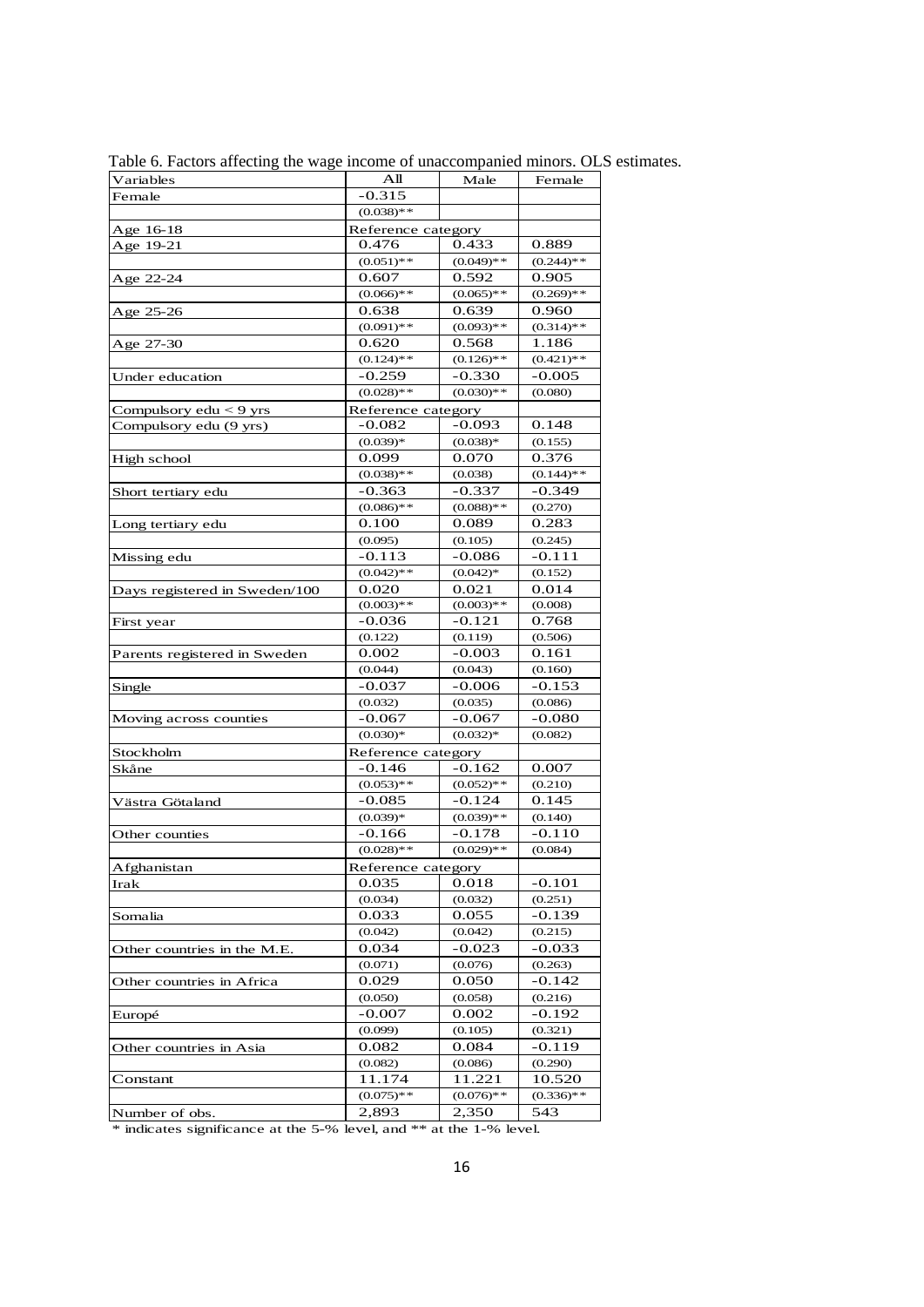We have made similar estimations for our comparison group – those who came to Sweden as children from the same countries, but not as unaccompanied minors. This group is much larger, which means that we have obtained significant results to a larger extent. There are a few differences, one of which is that single women have higher incomes than married women (a possible explanation for this are differences in the prevalence of seasonal and part-time work). This is a common finding in the literature for all population groups (Baker and Benjamin, 1997, Duleep and Sanders, 1993). This variable was not significant in the previously presented employment calculations, which suggests that marital status does not affect women's likelihood of being employed, but rather how much they work. However, being single has a negative correlation with income for men. This is also a common result, which can either be explained by the fact that married men tend to work more and thus earn more than unmarried men, or by the fact that men with higher incomes are more likely to get married.

Another result is that individuals who came from countries in Europe (from countries outside the EU/EEA) have higher incomes than those from Afghanistan. All other groups have lower incomes than those who came from Afghanistan. See Table 7. However, the group born in Europe (countries outside the EU/EEA) also includes individuals who did not come as refugees from these countries.

There are significant differences between counties of residence. Residents of Stockholm County have the highest incomes. This applies to both men and women, but even more so to women. The coefficient for internal migration is negative, which may indicate that the positive Stockholm effect cannot be explained by highly capable people moving to Stockholm.

We can see a negative effect in the first year after being entered into the population register; few people worked throughout the year during which they were registered.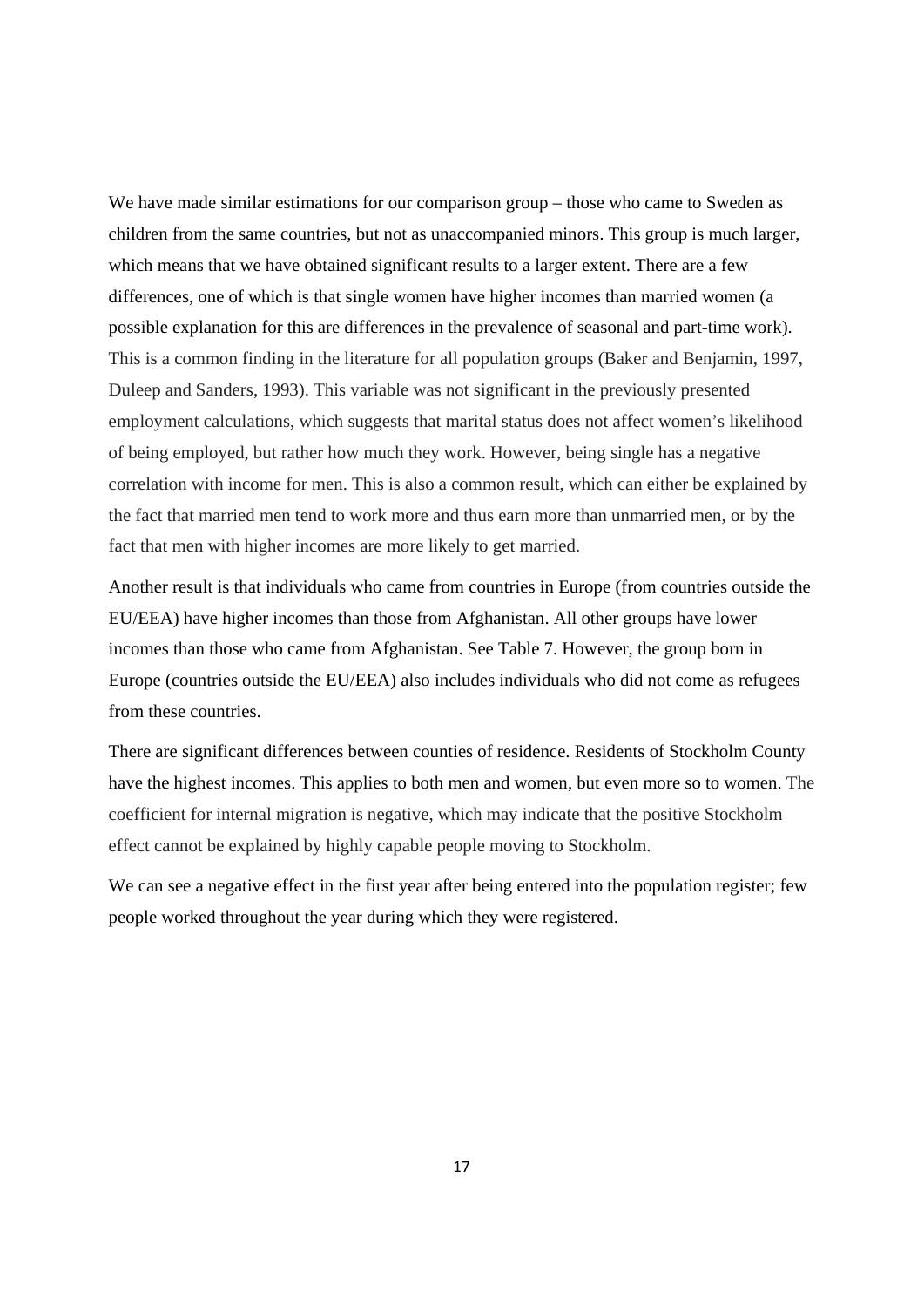| Variables                     | All                | Male         | Female       |
|-------------------------------|--------------------|--------------|--------------|
| Female                        | $-0.273$           |              |              |
|                               | $(0.002)$ **       |              |              |
| Age 16-18                     | Reference category |              |              |
| Age 19–21                     | 0.513              | 0.494        | 0.527        |
|                               | $(0.008)$ **       | $(0.010)**$  | $(0.012)$ ** |
| Age 22–24                     | 0.807              | 0.830        | 0.772        |
|                               | $(0.008)$ **       | $(0.010)**$  | $(0.013)$ ** |
| Age 25-26                     | 0.949              | 0.983        | 0.898        |
|                               | $(0.008)**$        | $(0.011)$ ** | $(0.013)$ ** |
| Age 27–30                     | 1.014              | 1.063        | 0.947        |
|                               | $(0.009)**$        | $(0.011)$ ** | $(0.013)$ ** |
| Under education               | $-0.326$           | $-0.412$     | $-0.260$     |
|                               | $(0.003)**$        | $(0.004)$ ** | $(0.004)$ ** |
| Compulsory $edu < 9$ yrs      | Reference category |              |              |
| Compulsory edu (9 år)         | -0.018             | 0.001        | $-0.038$     |
|                               | $(0.008)*$         | (0.009)      | $(0.014)$ ** |
| High School                   | 0.111              | 0.135        | 0.097        |
|                               | $(0.008)$ **       | $(0.009)**$  | $(0.014)*$   |
| Short tertiary edu            | 0.033              | 0.006        | 0.067        |
|                               | $(0.009)**$        | (0.011)      | $(0.015)$ ** |
| Long tertiary edu             | 0.292              | 0.239        | 0.356        |
|                               | $(0.008)$ **       | $(0.010)**$  | $(0.014)$ ** |
| Missing edu                   | 0.054              | 0.106        | 0.023        |
|                               | $(0.011)$ **       | $(0.013)**$  | (0.020)      |
| Days registered in Sweden/100 | 0.002              | 0.002        | 0.001        |
|                               | $(0.000)**$        | $(0.000)**$  | $(0.000)**$  |
| First year                    | $-0.115$           | $-0.116$     | $-0.112$     |
|                               | $(0.004)$ **       | $(0.005)$ ** | $(0.007)$ ** |
| Single                        | 0.114              | $-0.037$     | 0.224        |
|                               | $(0.003)**$        | $(0.004)$ ** | $(0.004)$ ** |
| Moving across counties        | $-0.009$           | -0.023       | $-0.004$     |
|                               | $(0.003)**$        | $(0.004)$ ** | (0.005)      |
| Stockholm                     | Reference category |              |              |
| Skåne                         | -0.092             | $-0.068$     | $-0.118$     |
|                               | $(0.004)$ **       | $(0.005)**$  | $(0.006)$ ** |
| Västra Götaland               | $-0.056$           | $-0.021$     | $-0.094$     |
|                               | $(0.003)**$        | $(0.004)$ ** | $(0.005)$ ** |
| Other counties                | $-0.101$           | $-0.068$     | $-0.138$     |
|                               | $(0.003)**$        | $(0.004)$ ** | $(0.005)$ ** |
| Afghanistan                   | Reference category |              |              |
| Irak                          | $-0.044$           | $-0.059$     | -0.010       |
|                               | $(0.009)**$        | $(0.010)**$  | (0.016)      |
| Somalia                       | -0.073             | $-0.102$     | $-0.054$     |
|                               | $(0.010)**$        | $(0.012)**$  | $(0.018)$ ** |
| Other countries in the M.E.   | -0.112             | $-0.150$     | $-0.051$     |
|                               | $(0.008)**$        | $(0.009)**$  | $(0.015)$ ** |
| Other countries in Africa     | -0.060             | -0.092       | -0.014       |
|                               | $(0.009)**$        | $(0.010)**$  | (0.016)      |
| Europé                        | 0.024              | 0.034        | 0.018        |
|                               | $(0.008)$ **       | $(0.009)**$  | (0.015)      |
| Other countries in Asia       | -0.090             | -0.093       | -0.071       |
|                               | $(0.009)**$        | $(0.010)**$  | $(0.015)$ ** |
| Constant                      | 11.189             | 11.265       | 10.882       |
|                               | $(0.014)*$         | $(0.016)**$  | $(0.023)**$  |
| Number of obs.                | 404,084            | 206,894      | 197,190      |
|                               |                    |              |              |

Table 7. Factors affecting the wage income of other children from the same countries who did not arrive unaccompanied. OLS estimates.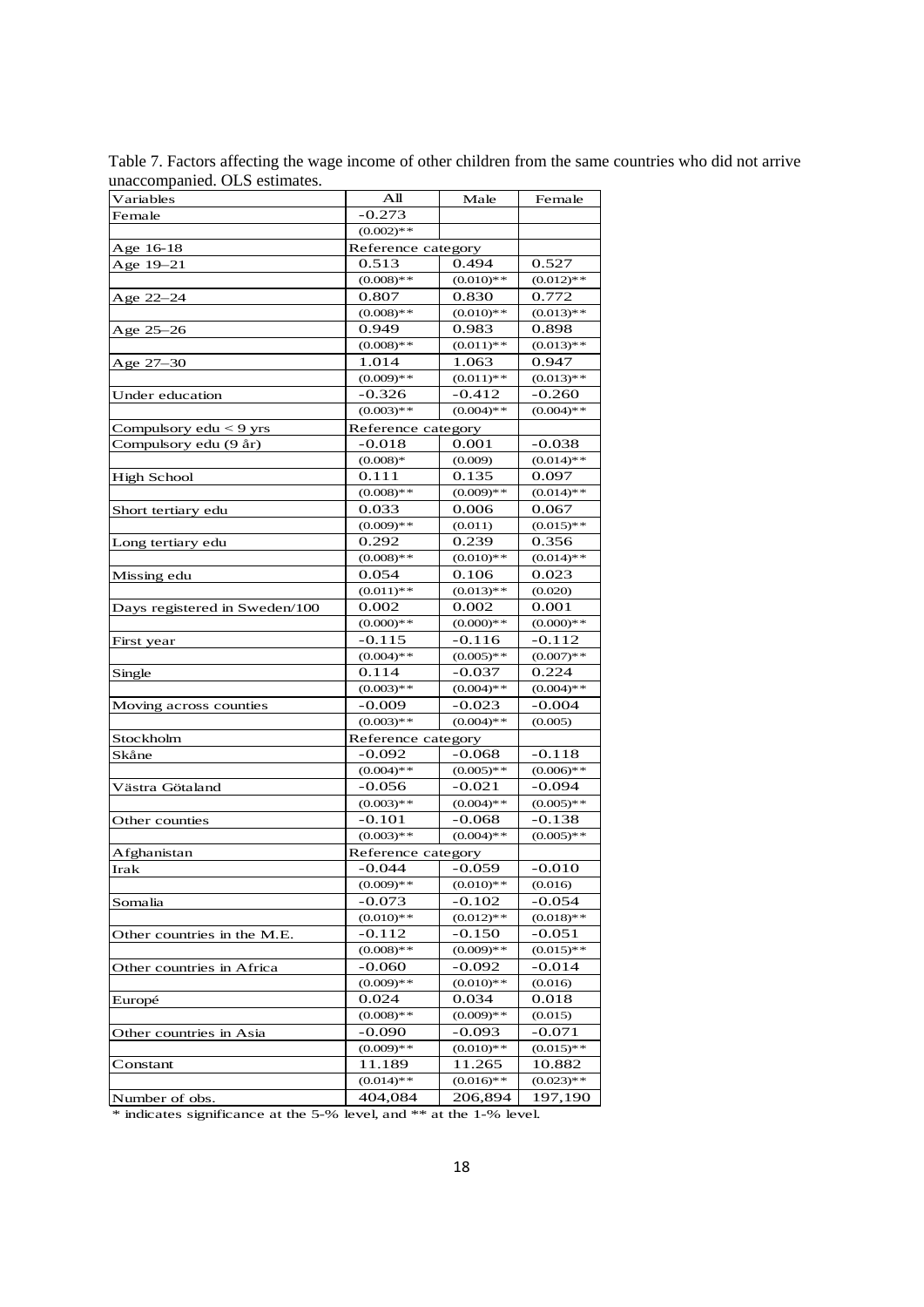The next step is to combine the two groups of children – the unaccompanied ones and those who came with their parents or another legal guardian. See Table 8. Once again, a large negative coefficient value disappears when we control for age. We find that, given the various control variables, unaccompanied minors have higher incomes than other minors from the same countries. This is the case for both men and women; the difference is 11 per cent for men and 8 per cent for women. It is important to note that our data do not include the number of hours worked, so we cannot calculate the hourly wage. Thus, these results may simply reflect the fact that unaccompanied minors work more hours rather than earn more per hour.

With the exception of those who came from Europe (from countries outside the EU/EEA), wage incomes are higher for individuals from Afghanistan than for individuals from other regions.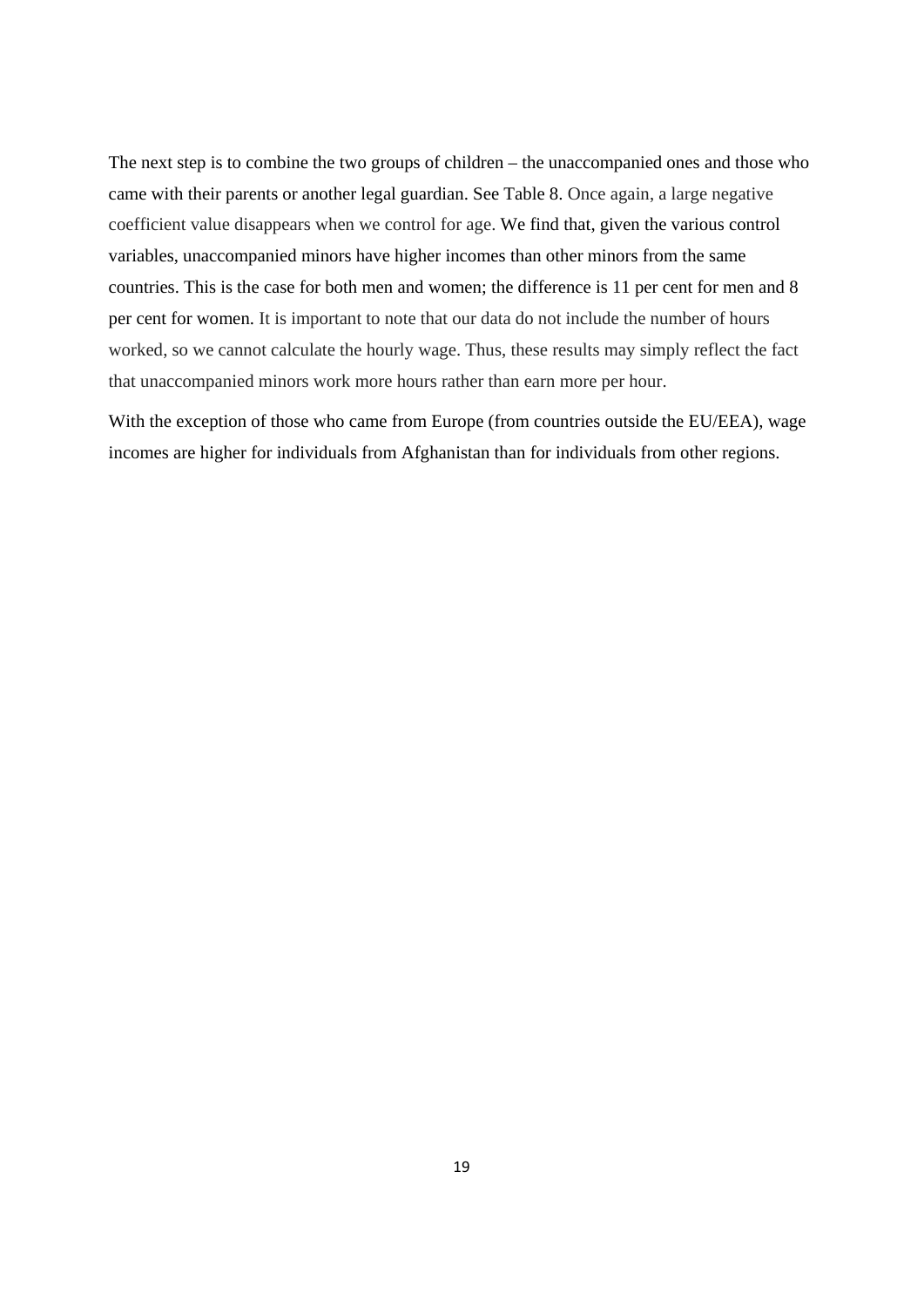| Variables                     | All(1)             | All(2)       | All $(3)$    | Male         | Female       |
|-------------------------------|--------------------|--------------|--------------|--------------|--------------|
| Unaccompanied                 | $-0.213$           | $-0.014$     | 0.078        | 0.113        | 0.085        |
|                               | $(0.016)**$        | (0.014)      | $(0.014)$ ** | $(0.014)$ ** | $(0.035)*$   |
| Female                        |                    | $-0.285$     | $-0.274$     |              |              |
|                               |                    | $(0.002)$ ** | $(0.002)$ ** |              |              |
| Age 16-18                     | Reference category |              |              |              |              |
| Age 19-21                     |                    | 0.761        | 0.515        | 0.498        | 0.528        |
|                               |                    | $(0.008)**$  | $(0.008)**$  | $(0.010)**$  | $(0.012)**$  |
| Age 22–24                     |                    | 1.125        | 0.809        | 0.832        | 0.773        |
|                               |                    | $(0.008)**$  | $(0.008)**$  | $(0.010)**$  | $(0.013)**$  |
| Age 25–26                     |                    | 1.330        | 0.952        | 0.986        | 0.898        |
|                               |                    | $(0.008)$ ** | $(0.008)$ ** | $(0.011)$ ** | $(0.013)**$  |
| Age 27–30                     |                    | 1.427        | 1.016        | 1.066        | 0.947        |
|                               |                    | $(0.007)**$  | $(0.008)**$  | $(0.011)$ ** | $(0.013)**$  |
| Under education               |                    |              | $-0.326$     | $-0.411$     | $-0.259$     |
|                               |                    |              | $(0.003)$ ** | $(0.004)$ ** | $(0.004)**$  |
| Compulsory $edu < 9$ yrs      | Reference category |              |              |              |              |
| Compulsory edu (9 yrs)        |                    |              | $-0.019$     | $-0.004$     | $-0.037$     |
|                               |                    |              | $(0.008)*$   | (0.009)      | $(0.014)**$  |
| High school                   |                    |              | 0.109        | 0.129        | 0.098        |
|                               |                    |              | $(0.008)$ ** | $(0.009)**$  | $(0.014)$ ** |
| Short tertiary edu            |                    |              | 0.030        | $-0.001$     | 0.068        |
|                               |                    |              | $(0.009)**$  | (0.010)      | $(0.015)**$  |
| Long tertiary edu             |                    |              | 0.290        | 0.233        | 0.357        |
|                               |                    |              | $(0.008)**$  | $(0.010)**$  | $(0.014)$ ** |
| Missing edu                   |                    |              | 0.041        | 0.089        | 0.015        |
|                               |                    |              | $(0.011)$ ** | $(0.012)$ ** | (0.019)      |
| Days registered in Sweden/100 |                    |              | 0.002        | 0.002        | 0.001        |
|                               |                    |              | $(0.000)**$  | $(0.000)**$  | $(0.000)**$  |
| First year                    |                    |              | $-0.115$     | $-0.116$     | $-0.112$     |
|                               |                    |              | $(0.004)$ ** | $(0.005)**$  | $(0.007)**$  |
| Single                        |                    |              | 0.113        | $-0.037$     | 0.223        |
|                               |                    |              | $(0.003)**$  | $(0.004)$ ** | $(0.004)$ ** |
| Moving across counties        |                    |              | $-0.009$     | $-0.023$     | $-0.004$     |
|                               |                    |              | $(0.003)**$  | $(0.004)$ ** | (0.004)      |
| Stockholm                     | Reference category |              |              |              |              |
| Skåne                         |                    |              | $-0.092$     | $-0.069$     | $-0.118$     |
|                               |                    |              | $(0.004)$ ** | $(0.005)**$  | $(0.006)**$  |
| Västra Götaland               |                    |              | $-0.057$     | $-0.022$     | $-0.094$     |
|                               |                    |              | $(0.003)**$  | $(0.004)$ ** | $(0.005)**$  |
| Other counties                |                    |              | $-0.102$     | $-0.070$     | $-0.138$     |
|                               |                    |              | $(0.003)**$  | $(0.004)$ ** | $(0.005)**$  |
| Afghanistan                   | Reference category |              |              |              |              |
| Irak                          |                    |              | $-0.037$     | $-0.049$     | $-0.009$     |
|                               |                    |              | $(0.008)**$  | $(0.009)**$  | (0.016)      |
| Somalia                       |                    |              | $-0.063$     | $-0.089$     | -0.051       |
|                               |                    |              | $(0.010)**$  | $(0.011)$ ** | $(0.018)**$  |
| Other countries in the M.E.   |                    |              | $-0.105$     | $-0.140$     | $-0.050$     |
|                               |                    |              | $(0.008)$ ** | $(0.009)**$  | $(0.015)**$  |
| Other countries in Africa     |                    |              | $-0.053$     | $-0.082$     | $-0.014$     |
|                               |                    |              | $(0.009)**$  | $(0.010)**$  | (0.016)      |
| Europé                        |                    |              | 0.031        | 0.044        | 0.018        |
|                               |                    |              | $(0.008)$ ** | $(0.009)**$  | (0.015)      |
| Other countries in Asia       |                    |              | $-0.083$     | $-0.083$     | $-0.070$     |
|                               |                    |              | $(0.008)$ ** | $(0.009)**$  | $(0.015)**$  |
| Constant                      | 11.976             | 10.938       | 11.183       | 11.259       | 10.881       |
|                               | $(0.001)$ **       | $(0.007)**$  | $(0.013)**$  | $(0.016)$ ** | $(0.023)**$  |
| Number of obs.                | 406,977            | 406,977      | 406,977      | 209,244      | 197,733      |

Table 8. Factors affecting the wage incomes of unaccompanied and other minors. OLS estimates.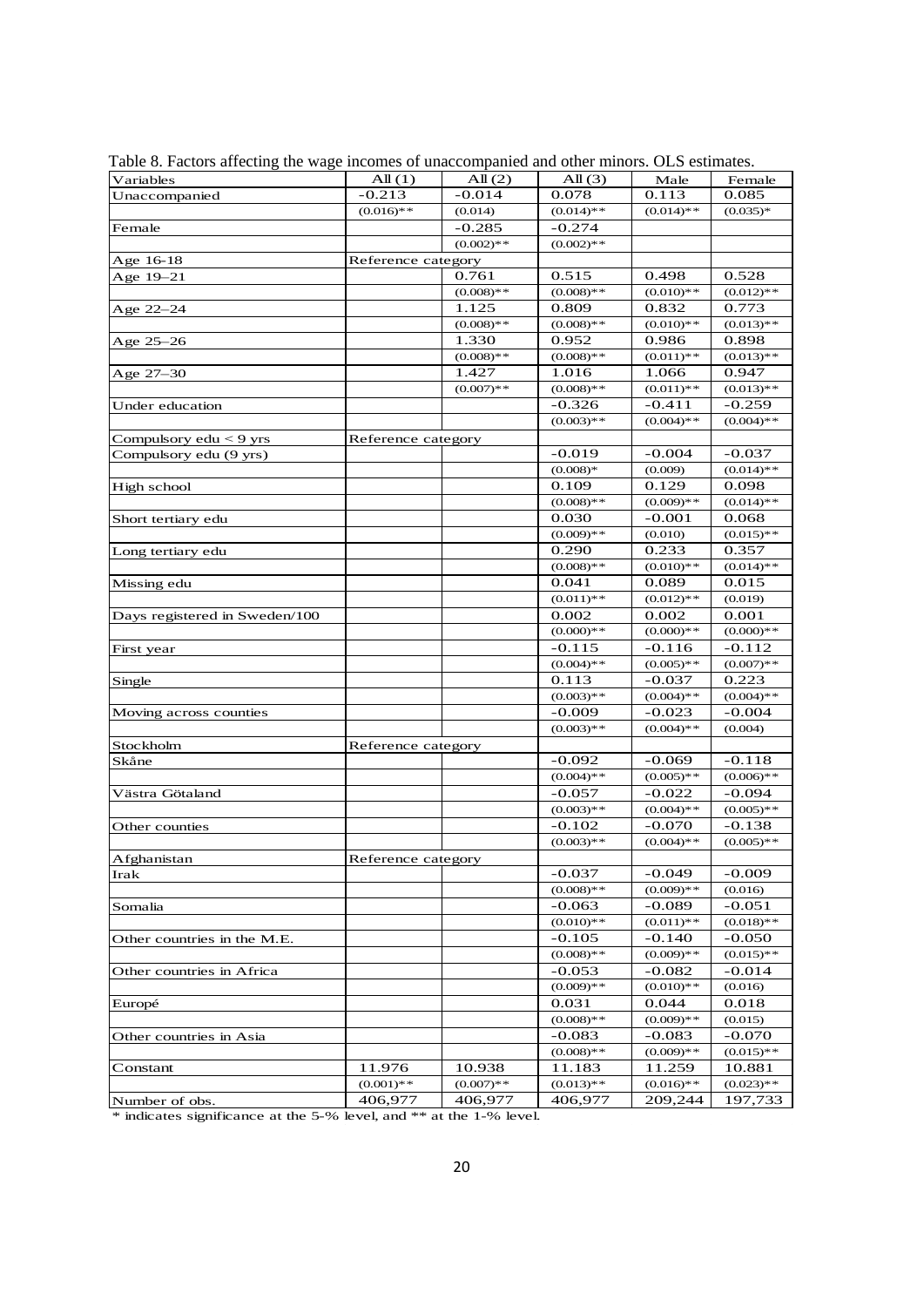In a final step, we compare those who came to Sweden as unaccompanied minors and other people from the same countries with Swedish-born people of the same age with Swedish-born parents. See Table 9.

In the calculation of wage incomes, the major negative coefficient associated with being an unaccompanied minor disappears and becomes insignificant for both men and women in comparison with those born in Sweden when we include all variables. Furthermore, when comparing other minors from these countries to those with a Swedish background, we can see that the negative coefficient for men remains, while women tend to earn slightly more than their counterparts with a Swedish background. It is possible that employed women from these countries are a more positively selected group compared to young employed women with a Swedish background. Another possible reason for this might be that they work more hours, as they have a responsibility to help support family members or relatives here or in their home country.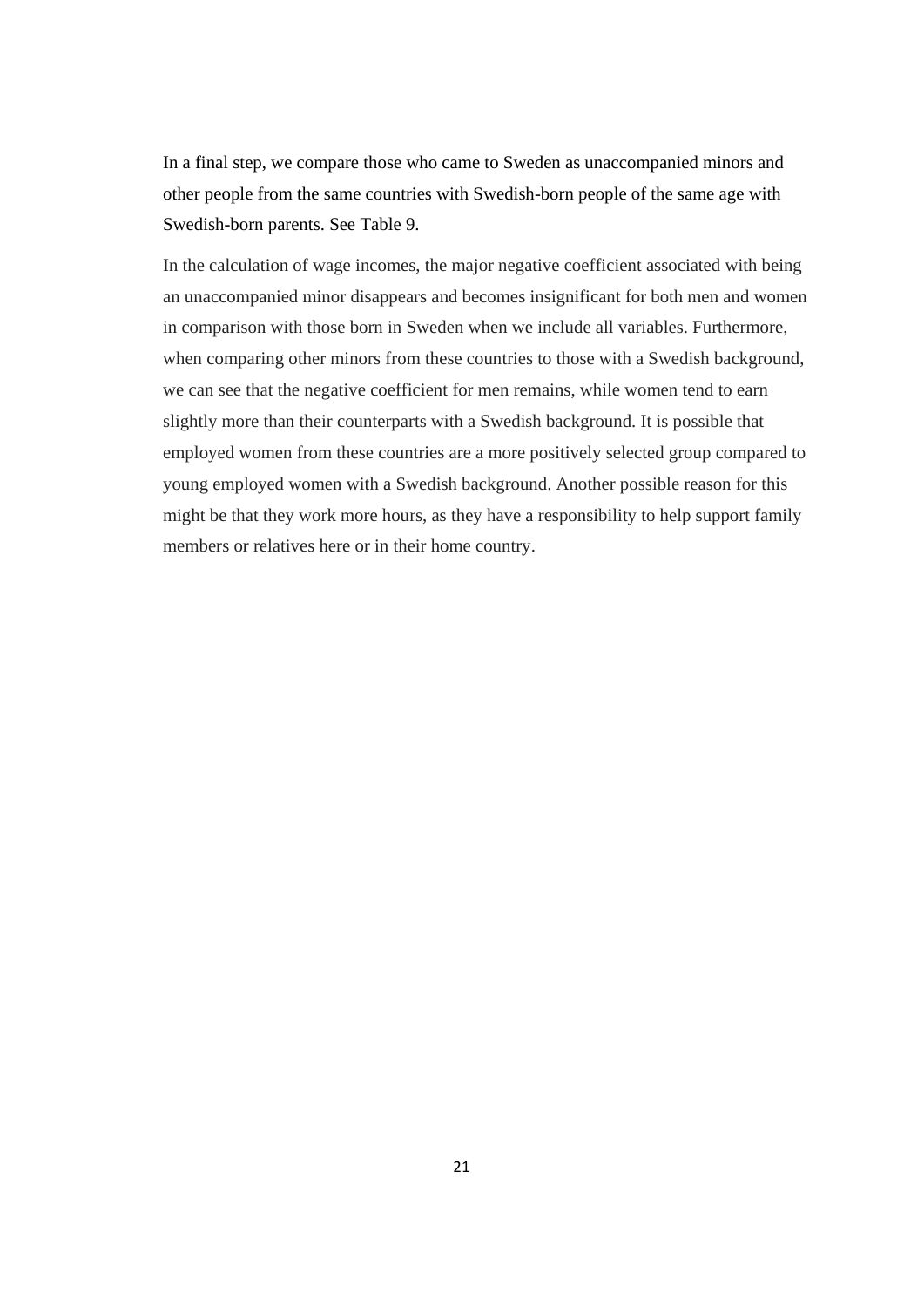| Variables                    | All(1)             | All(2)       | Male $(1)$   | Male $(2)$   | Female (1)   | Female $(2)$ |
|------------------------------|--------------------|--------------|--------------|--------------|--------------|--------------|
| Child+parents born in Sweden | Reference category |              |              |              |              |              |
| Unaccompanied                | $-0.314$           | $-0.047$     | $-0.448$     | $-0.023$     | $-0.324$     | $-0.045$     |
|                              | $(0.025)**$        | $(0.022)*$   | $(0.025)$ ** | (0.022)      | $(0.063)$ ** | (0.057)      |
| Accompanied                  | $-0.027$           | $-0.034$     | $-0.064$     | $-0.080$     | 0.010        | 0.018        |
|                              | $(0.005)$ **       | $(0.004)$ ** | $(0.006)$ ** | $(0.005)$ ** | (0.007)      | $(0.007)$ ** |
| Female                       |                    | $-0.293$     |              |              |              |              |
|                              |                    | $(0.004)$ ** |              |              |              |              |
| Age 16-18                    | Reference category |              |              |              |              |              |
| Age 19-21                    |                    | 0.619        |              | 0.603        |              | 0.618        |
|                              |                    | $(0.014)$ ** |              | $(0.018)**$  |              | $(0.022)$ ** |
| Age 22-24                    |                    | 0.942        |              | 0.986        |              | 0.868        |
|                              |                    | $(0.014)$ ** |              | $(0.018)$ ** |              | $(0.022)$ ** |
| Age 25-26                    |                    | 1.078        |              | 1.146        |              | 0.974        |
|                              |                    | $(0.015)$ ** |              | $(0.019)**$  |              | $(0.023)**$  |
| Age 27-30                    |                    | 1.164        |              | 1.252        |              | 1.032        |
|                              |                    | $(0.015)$ ** |              | $(0.018)$ ** |              | $(0.023)$ ** |
| Under education              |                    | $-0.394$     |              | $-0.499$     |              | $-0.316$     |
|                              |                    | $(0.005)**$  |              | $(0.007)$ ** |              | $(0.008)$ ** |
| Compulsory edu (9 år)        |                    | $-0.004$     |              | 0.065        |              | $-0.122$     |
|                              |                    | (0.019)      |              | $(0.020)**$  |              | $(0.037)$ ** |
| <b>High School</b>           |                    | 0.160        |              | 0.220        |              | 0.070        |
|                              |                    | $(0.018)$ ** |              | $(0.019)**$  |              | $(0.035)*$   |
| Short tertiary edu           |                    | 0.048        |              | 0.073        |              | $-0.008$     |
|                              |                    | $(0.019)*$   |              | $(0.021)$ ** |              | (0.036)      |
| Long tertiary edu            |                    | 0.272        |              | 0.249        |              | 0.273        |
|                              |                    | $(0.018)$ ** |              | $(0.020)**$  |              | $(0.035)$ ** |
| Missing edu                  |                    | 0.040        |              | 0.133        |              | $-0.063$     |
|                              |                    | (0.026)      |              | $(0.028)$ ** |              | (0.052)      |
| Single                       |                    | 0.125        |              | $-0.020$     |              | 0.224        |
|                              |                    | $(0.006)$ ** |              | $(0.008)$ ** |              | $(0.009)**$  |
| Stockholm                    | Reference category |              |              |              |              |              |
| Skåne                        |                    | $-0.068$     |              | $-0.031$     |              | $-0.109$     |
|                              |                    | $(0.007)$ ** |              | $(0.008)$ ** |              | $(0.011)$ ** |
| Västra Götaland              |                    | $-0.055$     |              | $-0.010$     |              | $-0.106$     |
|                              |                    | $(0.006)$ ** |              | (0.007)      |              | $(0.010)**$  |
| Other counties               |                    | $-0.076$     |              | $-0.023$     |              | $-0.136$     |
|                              |                    | $(0.005)$ ** |              | $(0.006)$ ** |              | $(0.008)$ ** |
| Constant                     | 12.182             | 11.237       | 12.357       | 11.268       | 11.995       | 11.009       |
|                              | $(0.003)$ **       | $(0.023)$ ** | $(0.004)$ ** | $(0.027)$ ** | $(0.004)$ ** | $(0.042)$ ** |
| Number of obs.               | 120,231            | 120,231      | 62,548       | 62,548       | 57,683       | 57,683       |

Table 9. Wage income among minors – unaccompanied, others from the same countries, Swedish background.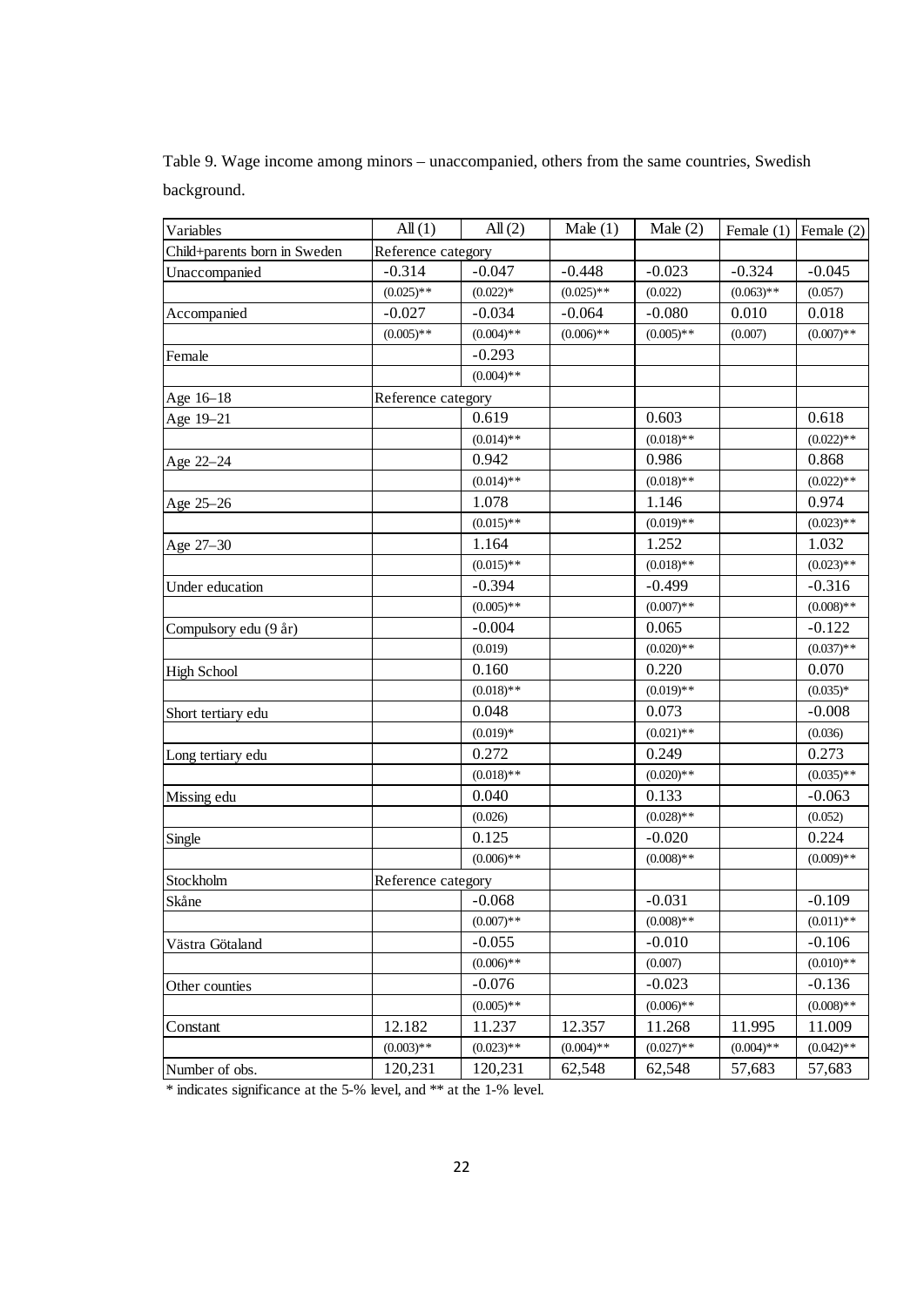#### 6. Conclusions

We have found that the young people who arrived as unaccompanied minors are more often employed and tend to have higher wage incomes than others from the same countries who arrive with their parents or another legal guardian, given various characteristics such as age and length of stay in Sweden. The reason for this might be that they are a positively selected group; it is possible that the rules and regulations that apply to this group help them establish themselves in the Swedish labour market, or it may be that this group – since they lack parental support – work instead of pursuing an education and that they, for the same reason, work many hours. There is good reason to attempt to find the explanation for this difference.

Regarding the likelihood of employment the results are driven by men. We cannot find significant differences in the likelihood of employment between unaccompanied refugee females versus accompanied refugee females after controlling for observable characteristics. When we compare these two groups of females with their Swedish-born counterparts who have Swedish-born parents, we find that both groups are less likely to be employed, where the unaccompanied refugee females have a larger negative coefficient than that of accompanied refugee females. However, the results point in the opposite direction in the income estimations, where no significant differences are found between unaccompanied refugee females and Swedish females, while a significant positive result is found for accompanied refugee females. These results show that, although refugee females are less likely to be employed, once they are employed they tend to earn as much as or more than their Swedish counterparts, which indicates a positive selection of this group that ends up being employed or working more hours than their Swedish counterparts.

In the case of men, the results clearly show that unaccompanied refugee males are more likely to work compared to accompanied refugee males after controlling for their observable characteristics. However, this is not the case when they are compared to their Swedish counterparts. They are also more likely to earn more compared to their accompanied counterparts, and the results are insignificant compared to their Swedish born counterparts.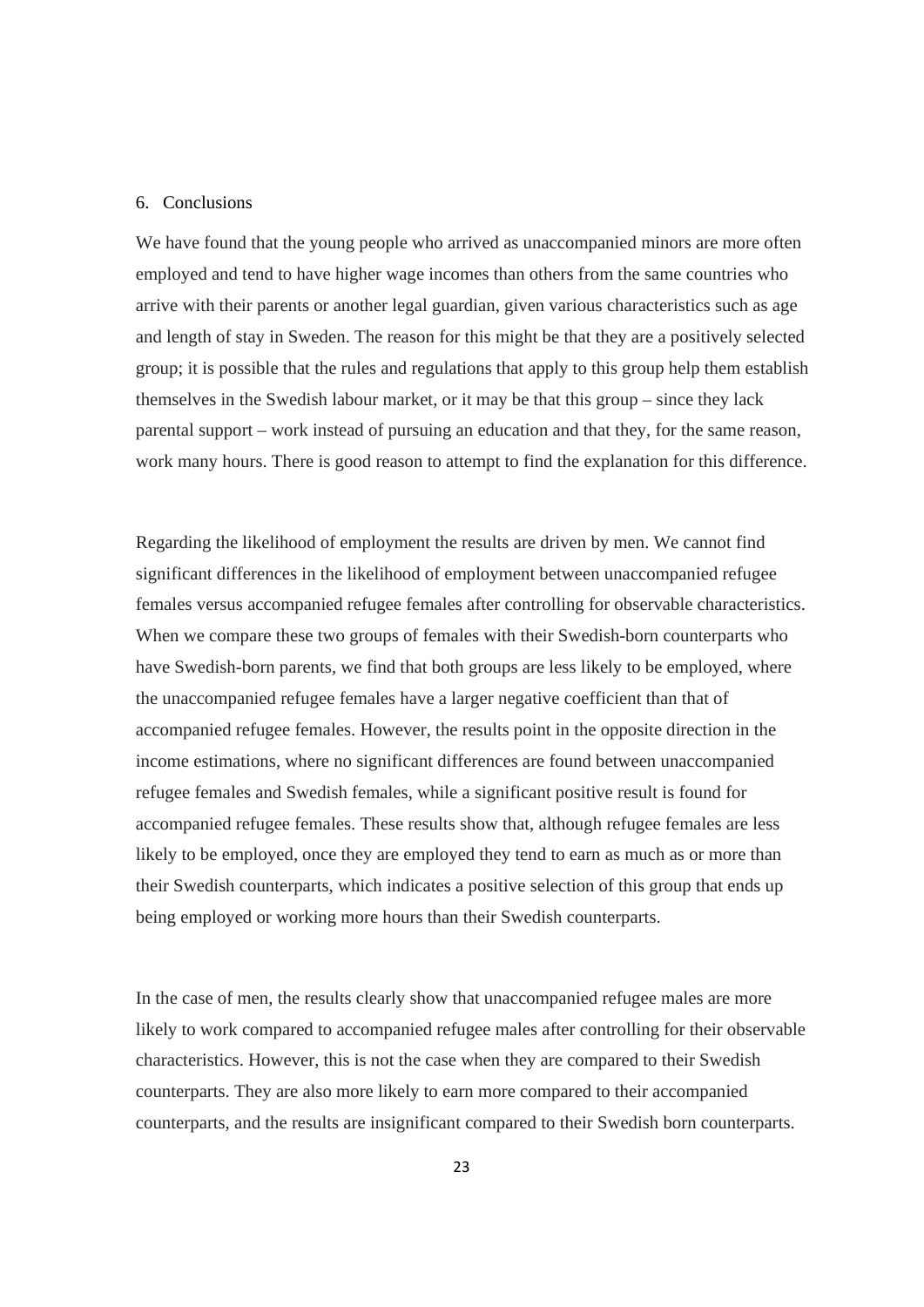In the list below we will summarise some of our main results regarding the unaccompanied minors' establishment in the labour market.

- 1. The unaccompanied minors and others from the same countries are less likely to be employed compared to Swedish-born individuals of the same age with Swedish-born parents.
- 2. The difference is greater among girls: the employment rate among girls who arrived to Sweden as unaccompanied minors is much lower than among boys.
- 3. The amount of time passed since the arriving minors were registered in Sweden has a positive effect on their employment.
- 4. Given the amount of time they have been registered in Sweden, those who arrived as unaccompanied minors are more likely to be employed than those who arrived with their parents (or were later reunited with their parents in Sweden).
- 5. Residents of Stockholm County are more likely to be employed than those living in other parts of the country.
- 6. The largest group of unaccompanied minors, those from Afghanistan, are doing relatively well compared to most other groups of unaccompanied minors.
- 7. Wage incomes increase with age and time spent in Sweden. They are higher for unaccompanied boys in Stockholm than in other counties.
- 8. Wage incomes are higher for unaccompanied minors compared to others from the same countries when we include all other variables.
- 9. Compared to Swedish-born individuals with Swedish-born parents, the wage incomes are nearly as high when we account for all other known characteristics.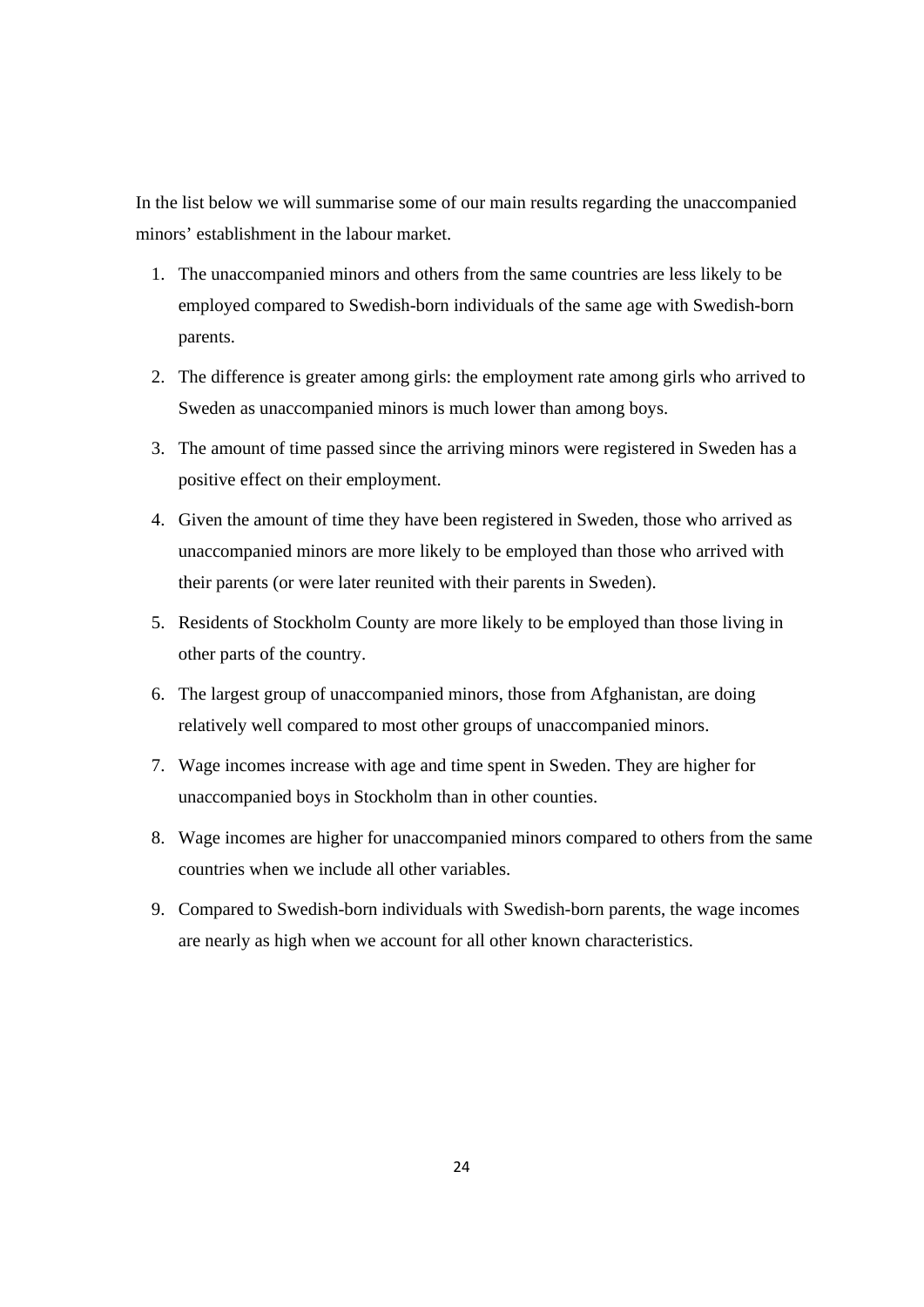References

Ager, A. and Strang, A. (2008) "Understanding Integration: A Conceptual Framework", *Journal of Refugee Studies*, 21(2): 166–191.

Alden, L. and Hammarstedt, M. (2014) "Integration of immigrants on the Swedish labor market: recent trends and explanations", Linnaeus University, Labor Market and Discrimination Studies, Report No. 2014:9.

Baker, M. and Benjamin, D. (1997) "The role of the family in immigrants' labor-market activity: an evaluation of alternative explanations", *American Economic Review*, 87(4): 705–727.

Convention on the Rights of the Child, "Treatment of unaccompanied and separated children outside their country of origin", CRC/GC/2005/6, United Nations.

Çelikaksoy, A. and Wadensjö, E. (2015a), "Ensamkommande barn i Sverige", SULCIS Rapport 2015:1.

Çelikaksoy, A. and Wadensjö, E. (2015b), "Unaccompanied minors and separated refugee children in Sweden: An outlook on demography, education, and employment", IZA Discussion Paper 8963.

Duleep, H. O. and Sanders, S. (1993) "The decision to work by married immigrant women", *Industrial and Labor Relations Review*, 46(4): 677–690.

Eide, K. (2000), "Barn i bevegelse. Om oppvekst og levekår for enslige mindreårigeflyktninger", Porsgrunn: Høgskolen i Telemark, Avdeling for helse- og socialfag.

European Commission (2012) "Shaping a common approach on unaccompanied minors", MEMO/12/716, Brussels.

Hessle, M. (2009) "Ensamkommande men inte ensamma: Tioårsuppföljning av ensamkommande asylsökande flyktingsbarns livsvillkor och erfarenheter som unga vuxna i Sverige", PhD Thesis, Department of Education, Stockholm University.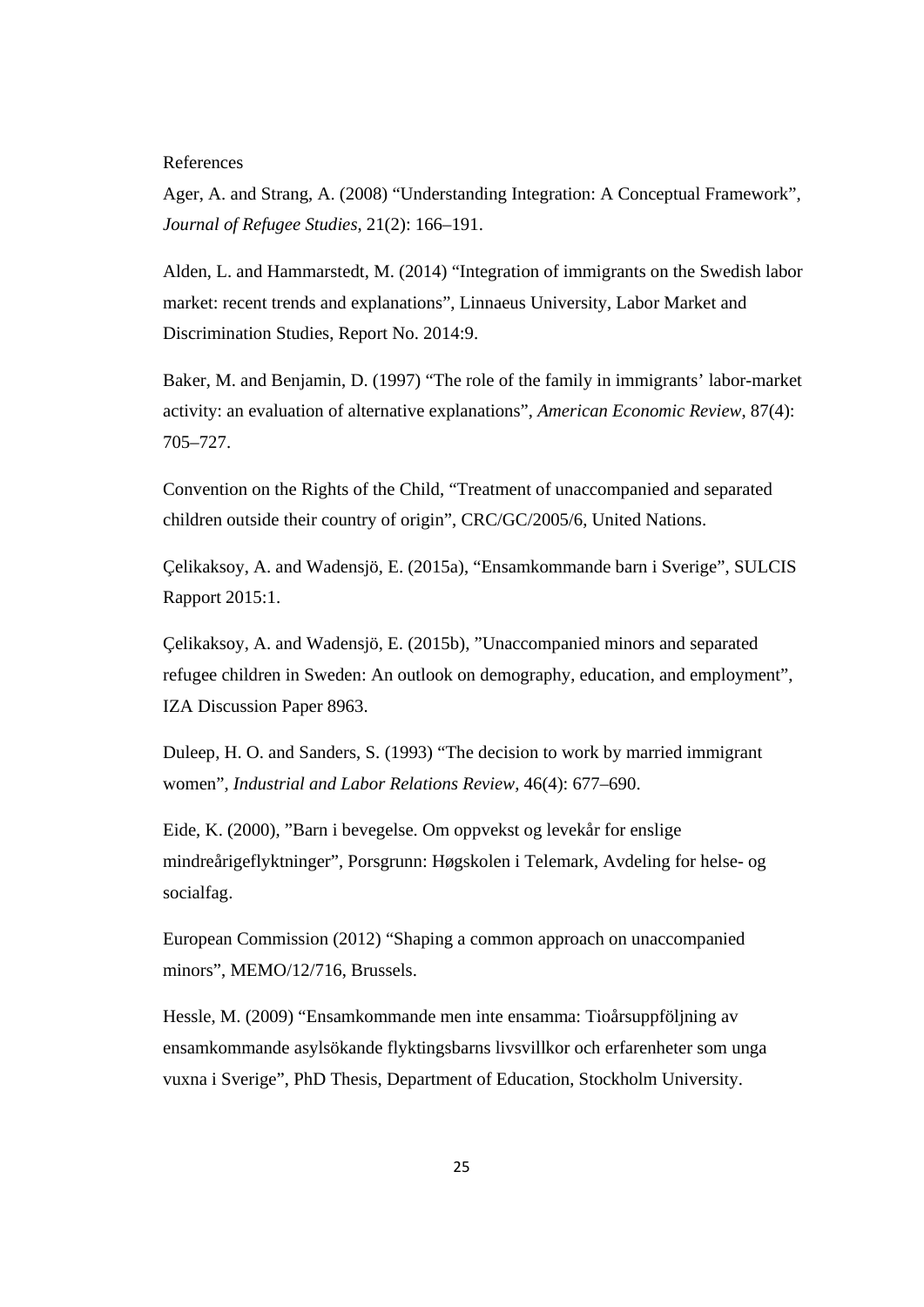Migrationsverket (2015), "Aktuellt om ensamkommande barn och ungdomar", Mars, Rapport.

Neuman, E. (2015), "Culture, Assimilation, and Gender Gaps in Labour Market Outcomes", in E. Neuman*, Essays on Segregation, Gender Economics and Self-Employment,* Doctoral dissertation, Department of Economics and Statistics, Linnaeus University, Växjö.

UNHCR (2014), "Unaccompanied and separated asylum-seeking and refugee children turning eighteen: What to celebrate?", UNHCR/Council of Europe Report March 2014, Strasbourg.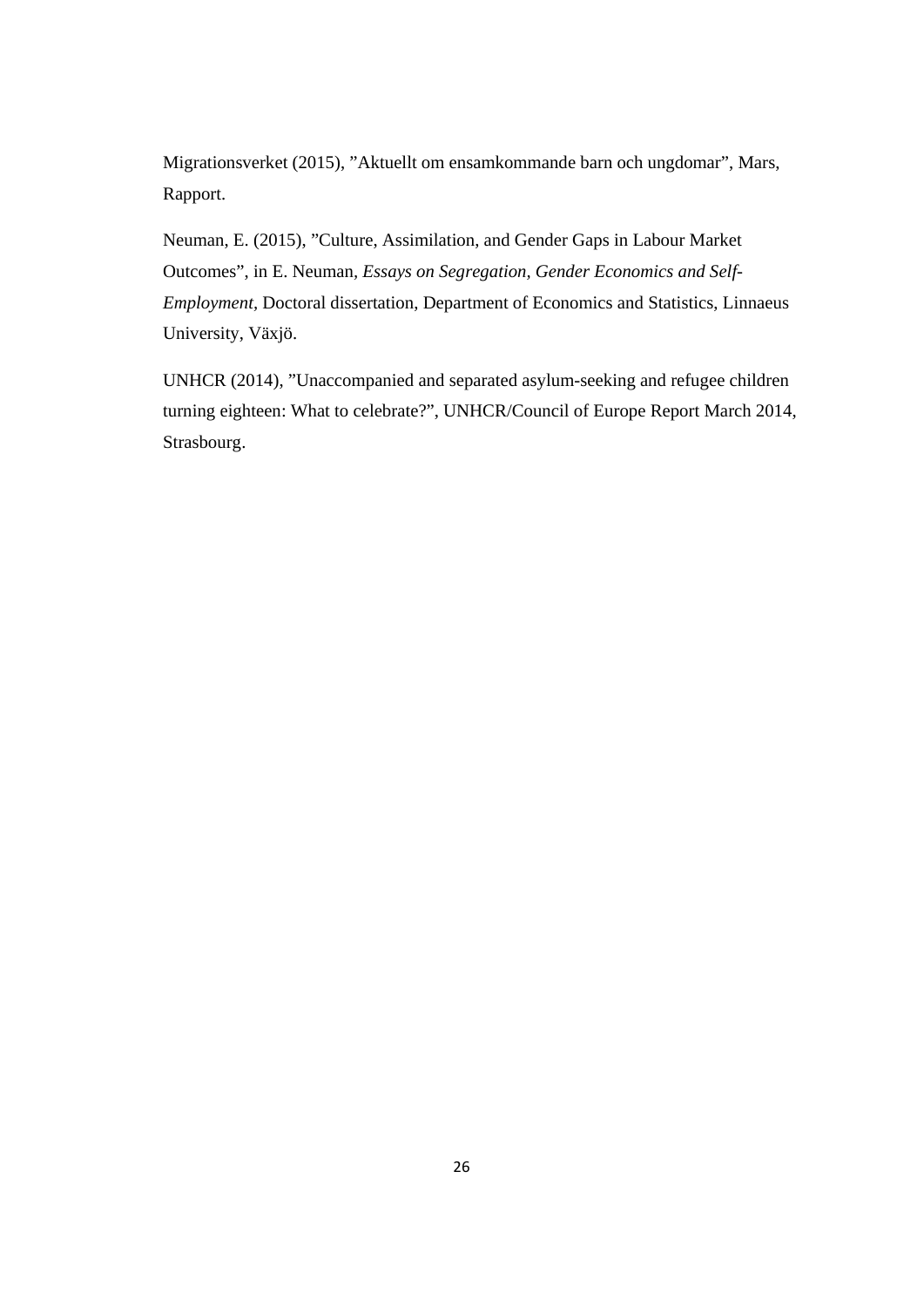### Appendix tables

Table A1. Factors affecting the employment rate of unaccompanied minors from Afghanistan. Probit estimations, marginal effects.

| Variables                     | Alla            | Män          | Kvinnor    |
|-------------------------------|-----------------|--------------|------------|
| Female                        | $-0.023$        |              |            |
|                               | $(0.004)$ **    |              |            |
| Age 16-18                     | Reference group |              |            |
| Age 19-21                     | 0.020           | 0.020        | 0.137      |
|                               | $(0.006)$ **    | $(0.007)$ ** | (0.089)    |
| Age 22-24                     | 0.018           | 0.019        | 0.525      |
|                               | (0.014)         | (0.015)      | (0.436)    |
| Age 25-26                     | $-0.019$        | $-0.020$     |            |
|                               | $(0.007)**$     | $(0.008)**$  |            |
| Age 27-30                     | $-0.021$        | $-0.017$     |            |
|                               | $(0.010)*$      | (0.018)      |            |
| Days registered in Sweden/100 | 0.006           | 0.006        | 0.011      |
|                               | $(0.001)$ **    | $(0.001)$ ** | (0.007)    |
| First year                    | $-0.031$        | $-0.030$     |            |
|                               | $(0.005)**$     | $(0.006)**$  |            |
| Parents registered in Sweden  | $-0.011$        | $-0.007$     |            |
|                               | $(0.005)*$      | (0.006)      |            |
| Under education               | $-0.044$        | $-0.044$     | $-0.139$   |
|                               | $(0.008)$ **    | $(0.008)$ ** | (0.102)    |
| Compulsory edu < 9 yrs        | Reference group |              |            |
| Compulsory edu (9 yrs)        | $-0.007$        | $-0.007$     | $-0.086$   |
|                               | (0.005)         | (0.005)      | $(0.040)*$ |
| High school                   | 0.017           | 0.022        | $-0.079$   |
|                               | (0.010)         | $(0.011)*$   | $(0.035)*$ |
| Short tertiary edu            | 0.015           | 0.022        |            |
|                               | (0.025)         | (0.030)      |            |
| Long tertiary edu             | 0.033           | 0.040        |            |
|                               | (0.045)         | (0.052)      |            |
| Missing edu                   | $-0.008$        | $-0.008$     | $-0.090$   |
|                               | (0.006)         | (0.006)      | (0.071)    |
| Single                        | $-0.013$        | $-0.021$     | 0.107      |
|                               | (0.009)         | (0.011)      | $(0.052)*$ |
| Moving across counties        | $-0.002$        | $-0.004$     | $-0.041$   |
|                               | (0.005)         | (0.005)      | (0.054)    |
| Stockholm                     | Reference group |              |            |
| Skåne                         | $-0.032$        | $-0.032$     |            |
|                               | $(0.003)**$     | $(0.003)**$  |            |
| Västra Götaland               | $-0.025$        | $-0.025$     | $-0.082$   |
|                               | $(0.003)$ **    | $(0.003)**$  | (0.044)    |
| Other counties                | $-0.034$        | $-0.036$     | 0.014      |
|                               | $(0.006)**$     | $(0.006)**$  | (0.073)    |
| Number of obs.                | 8,752           | 8,437        | 117,000    |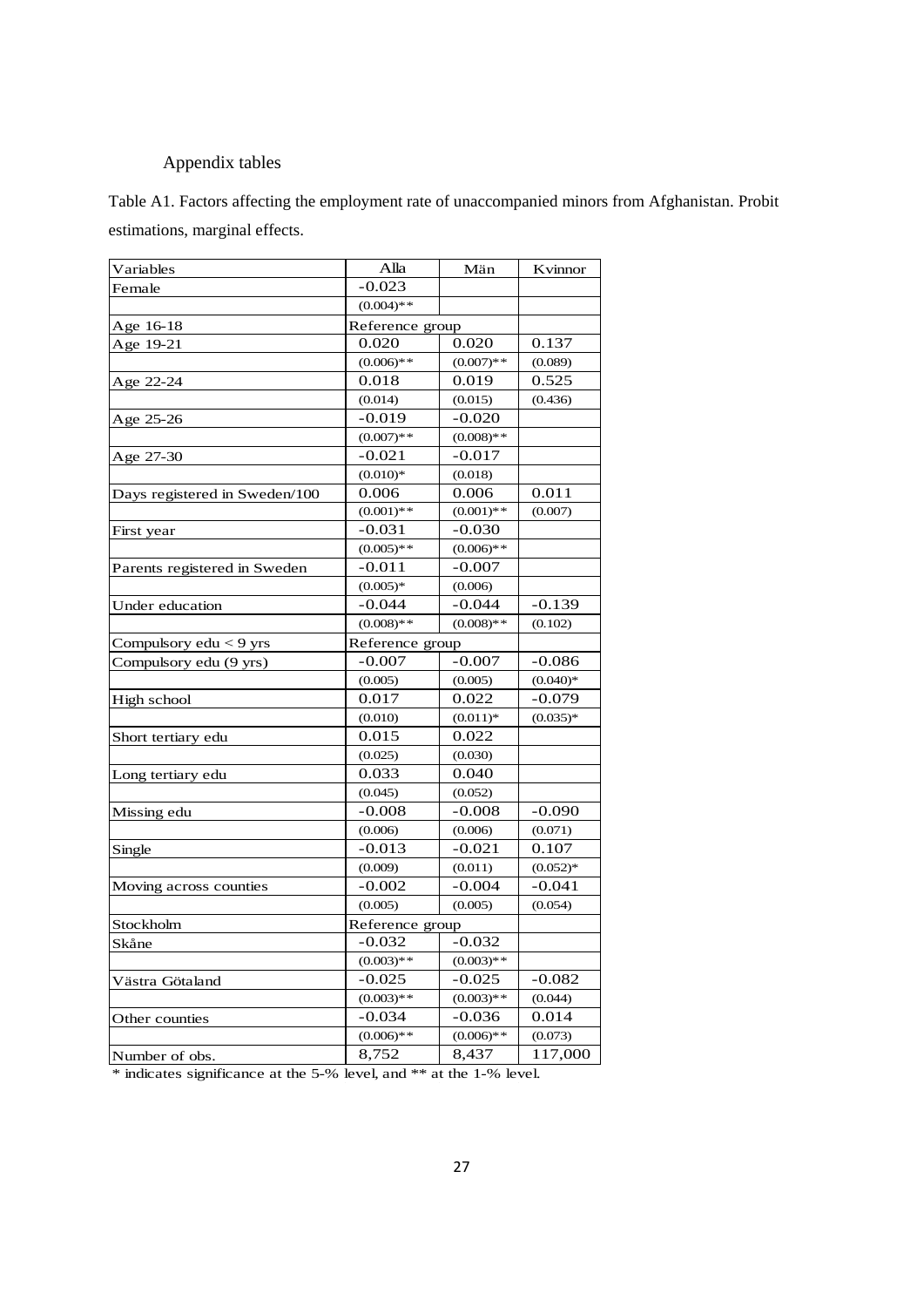| Table A2. Factors affecting the employment rate among unaccompanied minors from Somalia. Probit |  |
|-------------------------------------------------------------------------------------------------|--|
| estimations, marginal effects.                                                                  |  |

| Variables                     | Alla            | Män             | Kvinnor      |
|-------------------------------|-----------------|-----------------|--------------|
| Female                        | $-0.022$        |                 |              |
|                               | $(0.004)$ **    |                 |              |
| Age 16-18                     | Reference group |                 |              |
| Age 19-21                     | 0.050           | 0.047           | 0.092        |
|                               | $(0.009)**$     | $(0.012)$ **    | $(0.017)$ ** |
| Age 22-24                     | 0.123           | 0.110           | 0.225        |
|                               | $(0.030)**$     | $(0.038)$ **    | $(0.063)$ ** |
| Age 25-26                     | 0.103           | 0.076           | 0.197        |
|                               | $(0.044)*$      | (0.053)         | $(0.095)*$   |
| Age 27-30                     | 0.013           | $-0.019$        | 0.083        |
|                               | (0.030)         | (0.024)         | (0.092)      |
| Days registered in Sweden/100 | 0.003           | 0.004           | 0.003        |
|                               | $(0.000)**$     | $(0.001)$ **    | $(0.001)$ ** |
| First year                    | $-0.028$        | $-0.038$        |              |
|                               | $(0.007)$ **    | $(0.010)**$     |              |
| Parents registered in Sweden  | 0.001           | 0.026           | $-0.026$     |
|                               | (0.007)         | (0.016)         | $(0.008)$ ** |
| Under education               | $-0.017$        | $-0.030$        | $-0.006$     |
|                               | $(0.006)**$     | $(0.010)**$     | (0.008)      |
| Compulsory edu < 9 yrs        |                 | Reference group |              |
| Compulsory edu (9 yrs)        | $-0.005$        | $-0.009$        | $-0.001$     |
|                               | (0.006)         | (0.009)         | (0.011)      |
| High school                   | 0.064           | 0.070           | 0.080        |
|                               | $(0.016)$ **    | $(0.022)$ **    | $(0.031)$ ** |
| Short tertiary edu            | 0.038           | 0.086           |              |
|                               | (0.028)         | (0.050)         |              |
| Long tertiary edu             | 0.044           | 0.145           | $-0.022$     |
|                               | (0.037)         | (0.094)         | (0.014)      |
| Missing edu                   | $-0.004$        | $-0.002$        | $-0.012$     |
|                               | (0.006)         | (0.010)         | (0.011)      |
| Single                        | $-0.007$        | $-0.016$        | $-0.001$     |
|                               | (0.005)         | (0.010)         | (0.008)      |
| Moving across counties        | $-0.008$        | $-0.014$        | $-0.006$     |
|                               | $(0.004)*$      | $(0.006)*$      | (0.007)      |
| Stockholm                     | Reference group |                 |              |
| Skåne                         | 0.002           | $-0.004$        | 0.009        |
|                               | (0.009)         | (0.012)         | (0.020)      |
| Västra Götaland               | $-0.017$        | $-0.023$        | $-0.022$     |
|                               | $(0.004)$ **    | $(0.006)**$     | $(0.008)**$  |
| Other counties                | $-0.023$        | $-0.040$        | $-0.018$     |
|                               | $(0.005)**$     | $(0.009)**$     | $(0.008)*$   |
| Number of obs.                | 5,820           | 3,241           | 2,032        |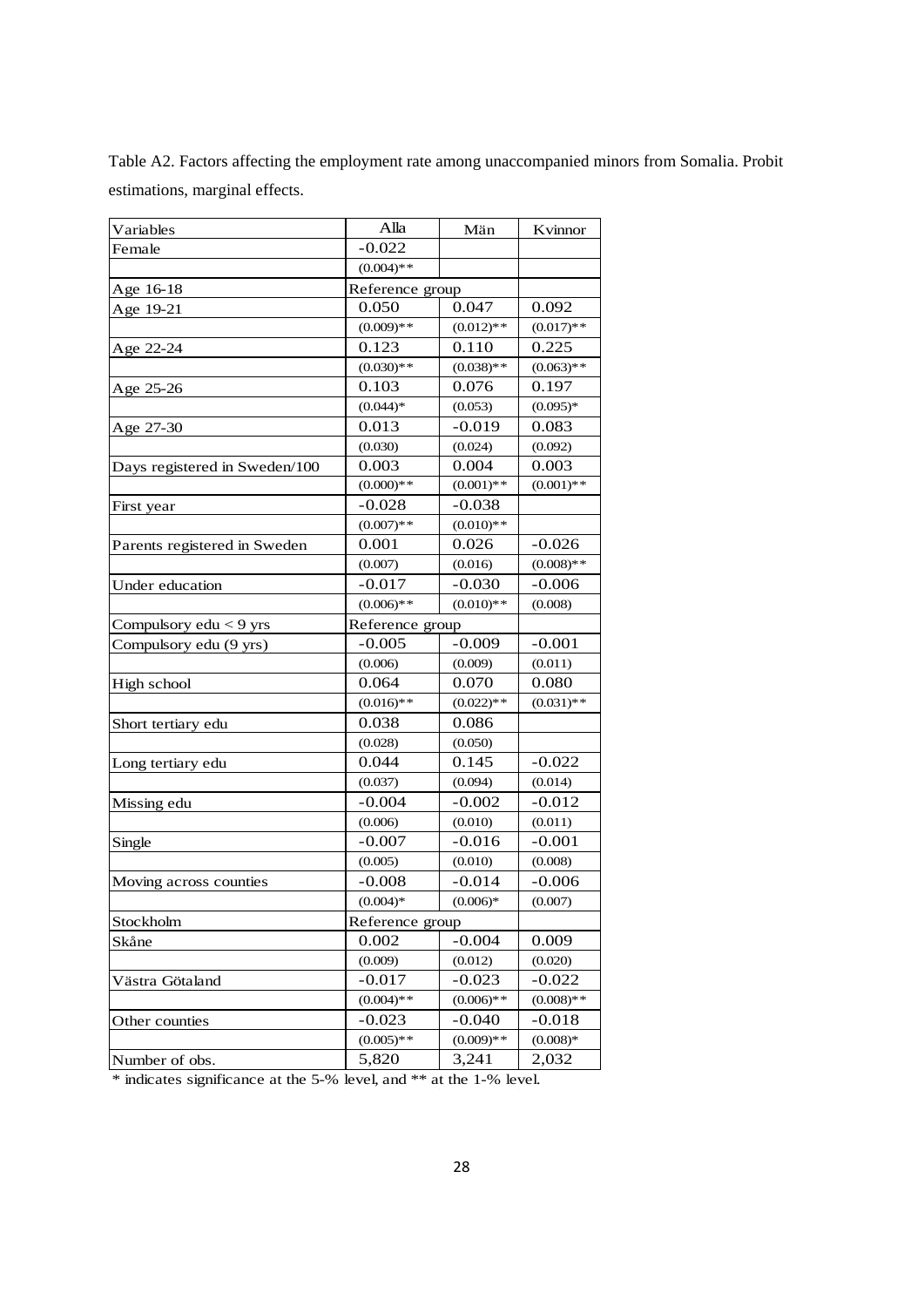| Variables                     | All          | Male            | Female     |  |
|-------------------------------|--------------|-----------------|------------|--|
| Female                        | $-0.127$     |                 |            |  |
|                               | $(0.009)$ ** |                 |            |  |
| Age 16-18                     |              | Reference group |            |  |
| Age 19-21                     | 0.120        | 0.130           | 0.098      |  |
|                               | $(0.017)$ ** | $(0.019)**$     | (0.050)    |  |
| Age 22-24                     | 0.217        | 0.250           | 0.106      |  |
|                               | $(0.035)$ ** | $(0.039)**$     | (0.096)    |  |
| Age 25-26                     | 0.214        | 0.289           | 0.002      |  |
|                               | $(0.062)$ ** | $(0.071)$ **    | (0.038)    |  |
| Age 27-30                     | 0.140        | 0.227           |            |  |
|                               | (0.083)      | $(0.100)*$      |            |  |
| Days registered in Sweden/100 | 0.006        | 0.005           | 0.004      |  |
|                               | $(0.001)$ ** | $(0.001)$ **    | $(0.002)*$ |  |
| First year                    | $-0.111$     | $-0.152$        | 0.280      |  |
|                               | $(0.016)**$  | $(0.015)**$     | (0.171)    |  |
| Parents registered in Sweden  | $-0.034$     | $-0.030$        | $-0.022$   |  |
|                               | $(0.013)**$  | $(0.015)*$      | (0.012)    |  |
| Under education               | $-0.113$     | $-0.131$        | $-0.012$   |  |
|                               | $(0.012)$ ** | $(0.013)**$     | (0.011)    |  |
| Compulsory $edu < 9$ yrs      |              | Reference group |            |  |
| Compulsory edu (9 yrs)        | 0.010        | 0.022           | $-0.016$   |  |
|                               | (0.014)      | (0.016)         | (0.012)    |  |
| High school                   | 0.049        | 0.053           | 0.013      |  |
|                               | $(0.018)$ ** | $(0.020)**$     | (0.020)    |  |
| Short tertiary edu            | $-0.017$     | 0.009           |            |  |
|                               | (0.045)      | (0.059)         |            |  |
| Long tertiary edu             |              |                 |            |  |
|                               |              |                 |            |  |
| Missing edu                   | $-0.011$     | $-0.010$        | 0.002      |  |
|                               | (0.014)      | (0.016)         | (0.015)    |  |
| Single                        | $-0.023$     | $-0.023$        | $-0.008$   |  |
|                               | (0.016)      | (0.019)         | (0.011)    |  |
| Moving across counties        | $-0.026$     | $-0.031$        | $-0.002$   |  |
|                               | $(0.011)*$   | $(0.013)*$      | (0.010)    |  |
| Stockholm                     |              | Reference group |            |  |
| Skåne                         | $-0.108$     | $-0.119$        | $-0.025$   |  |
|                               | $(0.009)**$  | $(0.011)$ **    | $(0.012)*$ |  |
| Västra Götaland               | $-0.050$     | $-0.061$        | $-0.010$   |  |
|                               | $(0.012)$ ** | $(0.013)**$     | (0.010)    |  |
| Other counties                | $-0.086$     | $-0.102$        | 0.003      |  |
|                               | $(0.010)**$  | $(0.012)$ **    | (0.010)    |  |
| Number of obs.                | 5,488        | 4,837           | 641        |  |
|                               |              |                 |            |  |

Table A3. Factors affecting the employment rate among unaccompanied minors from Iraq. Probit estimations, marginal effects.